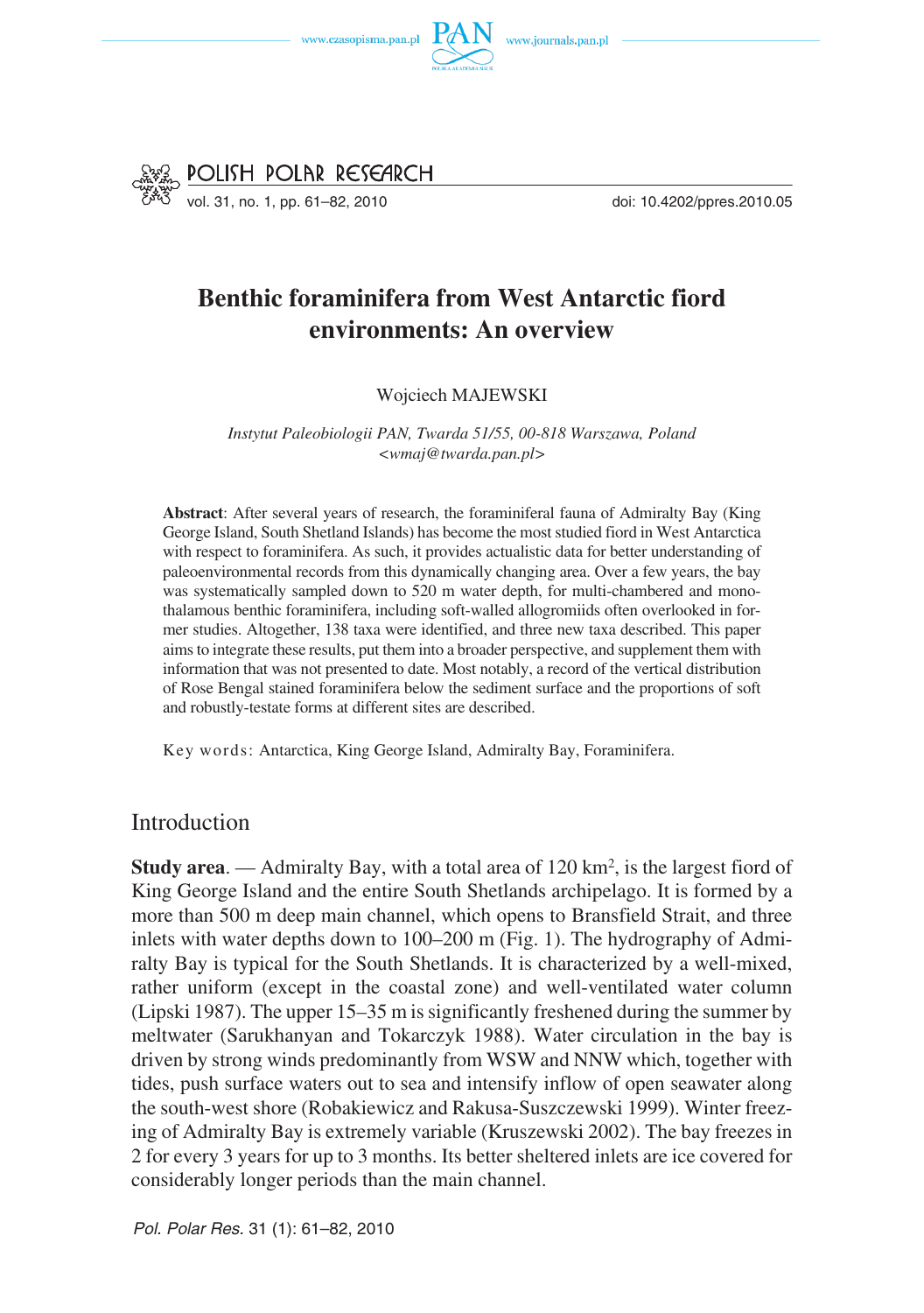

62 Wojciech Majewski

The South Shetland Islands, are on Bransfield Strait, on the western side of the Antarctic Peninsula. They are affected by relatively warm (>1.5°C) Upper Circumpolar Deep Water, in contrast to the Weddell Sea, on the eastern side of the Antarctic Peninsula, which is influenced by colder and more saline Weddell Sea Transitional Water (Shevenell and Kennett 2002; Domack *et al.* 2003). The Bransfield Strait side of the Antarctic Peninsula is relatively warm, receives more precipitation (500–1000 mm per year; Van Lipzig *et al.* 2004), and experiences less extensive sea ice coverage, which results in a rather low−altitude glacial equilibrium−line (<100 m) on the western side of the Antarctic Peninsula in contrast with the eastern side (>400 m) (Turner *et al.* 2002; King *et al.* 2003). In Admiralty Bay, glacial equilibrium lines are at ~150 m above sea level (Domack and Ishman 1993). Almost half of its shoreline is occupied by tidewater glaciers and icefalls that have been retreating for at least the last few decades (Braun and Gossmann 2002; Pudełko 2008).

During the last 50 years, the western Antarctic Peninsula has been the most rap− idly warming region in the Southern Hemisphere and is considered to be a "hot spot" of global warming. The atmospheric warming is up to 0.5–0.6°C per decade (Meredith and King 2005). This warming affected numerous fragile environments due to increased coastal melt−water run−off, rapid retreat of glacier fronts, and disintegration of ice shelves (Braun and Gossmann 2002; Cook *et al.* 2005). Benthic foraminifera constitute an important element of changing biocenoses. Owing to their small size, high abundance, and robust skeletal elements, they provide a great tool for analyzing future and past environmental changes in that dynamic region. However, our knowl− edge of their recent distribution and ecology, especially in coastal and near−shore ar− eas of the Antarctic Peninsula is far from complete. The ongoing research in Admi− ralty Bay, as one of major fiords of the South Shetlands, attempts to bridge this gap.

**Former studies on benthic foraminifera from the Antarctic Peninsula region**. — The up to date foraminiferal research in the Antarctic Peninsula was rather frag− mentary. It was initiated by Earland (1934) and continued by rather random distri− bution studies from few locations by Cushman (1945), McKnight (1962), and most notably by Herb (1971). Several brief taxonomic reports of the U.S. Antarctic Program (Lipps *et al.* 1972; Stockton 1973; Lipps and DeLaca1974; Finger 1975, 1977; Temnikow and Lipps 1975; Temnikow 1976; Lena 1980; Ishman 1989) fol− lowed. Chinese studies (Li and Zhang 1986a, b; Li *et al.* 1987; Zhang 1994; all in Chinese) focused on foraminifera from surface sediment in the area of Great Wall Bay on King George Island. More comprehensive studies were completed by Ishman and Domack (1994), who investigated recent foraminiferal assemblages from Marguerite Bay, Palmer Archipelago, and Bransfield Strait; all on the west− ern side of the Antarctic Peninsula. They found two assemblages closely associ− ated with the distribution of the two dominant water masses; Upper Circumpolar Deep Water and Weddell Sea Transitional Water. On the other hand, Finger and Lipps (1981) and Gray *et al.* (2003) focused on foraminiferal repopulation of the volcanic caldera of Deception Island, after its eruptions in 1967, 1969, and 1970.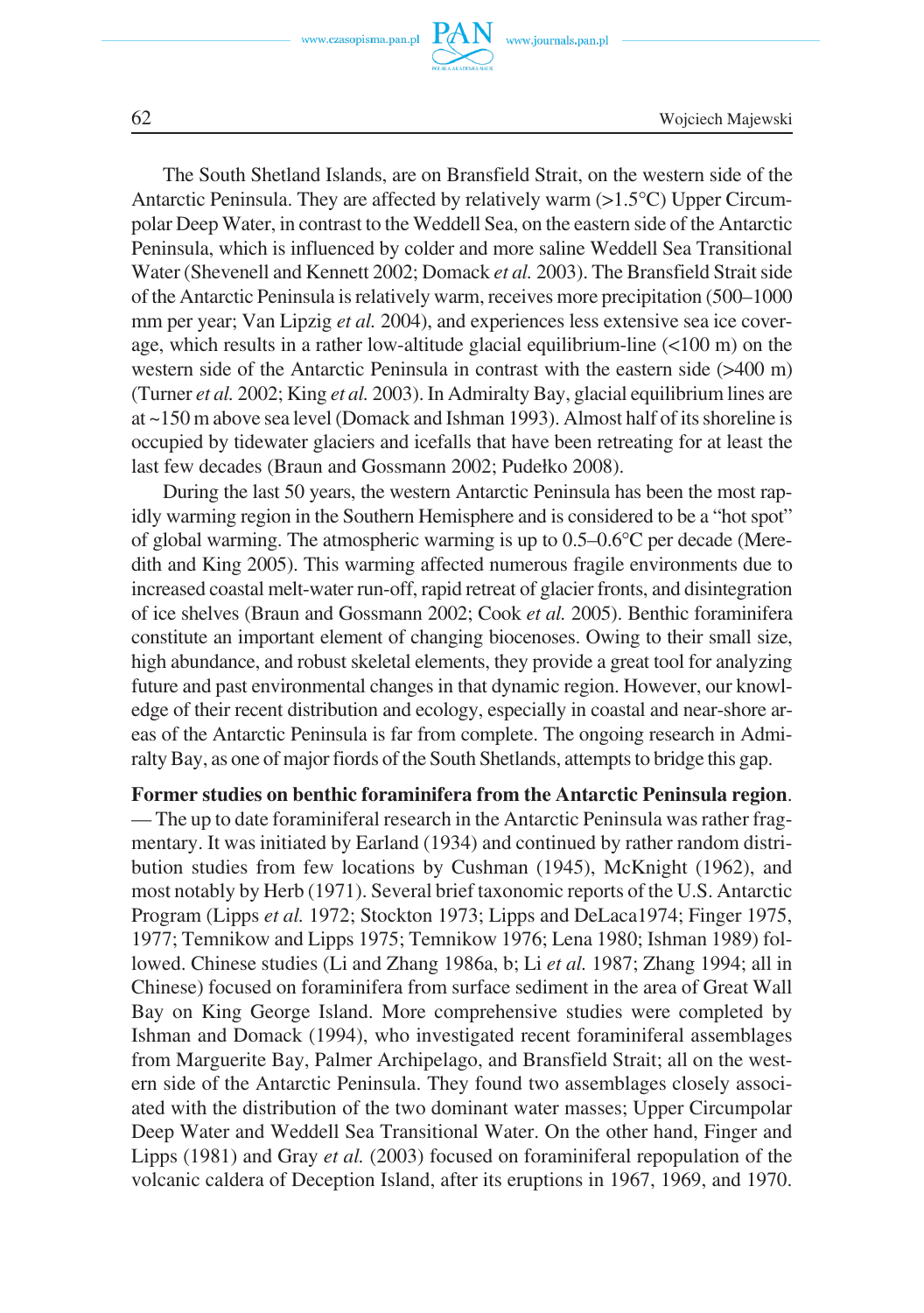



Fig. 1. The location of King George Island (**a**) and sampling stations from different surveys through− out Admiralty Bay (**b**). Dark gray indicates inland glacier−free areas (Battke 1990). The bathymetric contour lines in meters after Straten (1996). Note three sets of sampling stations collected for differ− ent investigations.

More recent studies targeted foraminifera in fiords of King George Island (Chang and Yoon 1995; Mayer 2000); however, they were limited to small areas and wa− ter−depths less than 100 m. In the area of South Shetlands, studies on foraminifera from short, Holocene sediment cores were also carried out by Li *et al.* (2000) and Yoo *et al.* (2006), also involving stable isotope analyses (Khim *et al.* 2001). Ishman and Sperling (2002) analyzed down core foraminiferal record in 43 m long Holocene section from Palmer Deep south off Anvers Island.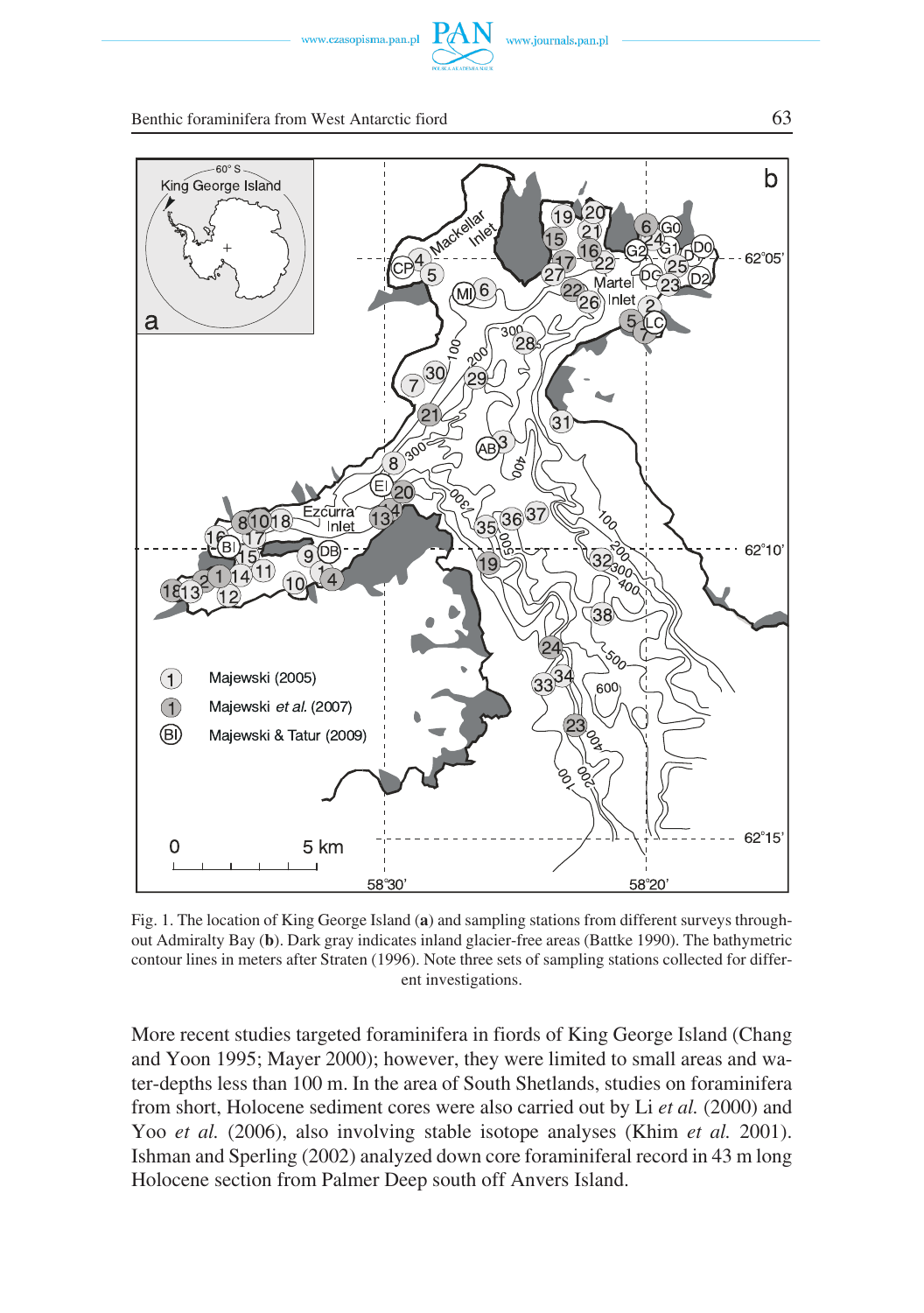

Investigations on the eastern side of the Antarctic Peninsula were less fre− quent. In the Weddell Sea area, they were carried out by Anderson (1975a, b), and Mackensen *et al.* (1990). They noted a widespread presence of deep water and early diagenetic conditions unfavorable for preservation of calcareous and some agglutinated foraminifera in most of the area. More recent investigations in the ar− eas exposed by the retreat of Larsen Ice Shelf showed the presence of distinct biofacies including one associated with the ice edge (Ishman and Szymcek 2003), however, no clear assemblage changes associated with the ice shelf collapse was noted (Murray and Pudsey 2004).

### Benthic foraminifera in Admiralty Bay

The first report including foraminiferal assemblages (39 taxa) from Admiralty Bay was that of Ishman and Domack (1994). Although it was regional in scope, it in− cluded two sites from the inner part of the bay, and 135 m and 285 m water−depth (mwd), sampled during *Polar Duke* 1988−II cruise. Subsequently, Gaździcki and Majewski (2003) analyzed 3 samples from inner part of Ezcurra Inlet (20, 35, and 75 mwd), collected during the austral summer of 1986/1987. They reported 24 fora− miniferal species.

The first systematic survey of Admiralty Bay (Majewski 2005) was based on 38 samples from 8 to 520 mwd (Fig. 1) collected during the 2002/2003 austral sum− mer. From those, some 105 testate species of benthic foraminifera were catalogued. However, in that survey only the >125 mm fraction was investigated. Another set of 20 samples from 8 to 254 mwd (Fig. 1) was collected in Admiralty Bay in early 2007 (Majewski *et al.* 2007). This study focused primarily on monothalamous (single chambered) agglutinated and soft−walled allogromiid foraminifera that were not in− vestigated in the preceding studies. It revealed the presence of at least 40 morpho− species. Additionally, the finer fractions (63–125 mm), from the samples collected for the soft−walled foraminifera (Majewski *et al.* 2007), were investigated. In those residues, seven more multi−chambered benthic foraminifera were encountered. They are fragile and minute Textulariina: *Leptohalysis scottii*, *Textularia tenuis− sima*, *Textularia antarctica*, and *Eggerella minuta*, as well as calcareous Rotaliina: *Neoeponides* sp., *Epistominella exigua* and a single specimen resembling *Stain− forthia concava* of Höglund (1947) (Fig. 2).

The complete list of benthic foraminifera recognized in Admiralty Bay is pre− sented in Appendix 1. Among them, 53 taxa of agglutinating monothalamous and allogromiid foraminifera, 27 of multi−chambered agglutinated, and 58 taxa of cal− careous foraminifera are recognized (Majewski 2005; Majewski *et al.* 2007, and this study). Based on that material, one new genus (*Bowseria* Sinniger, Lecroq, Majewski *et* Pawłowski, 2008) and two new species (*Bowseria arctowskii* Sinni− ger, Lecroq, Majewski *et* Pawłowski, 2008 and *Cribroelphidium webbi* Majewski,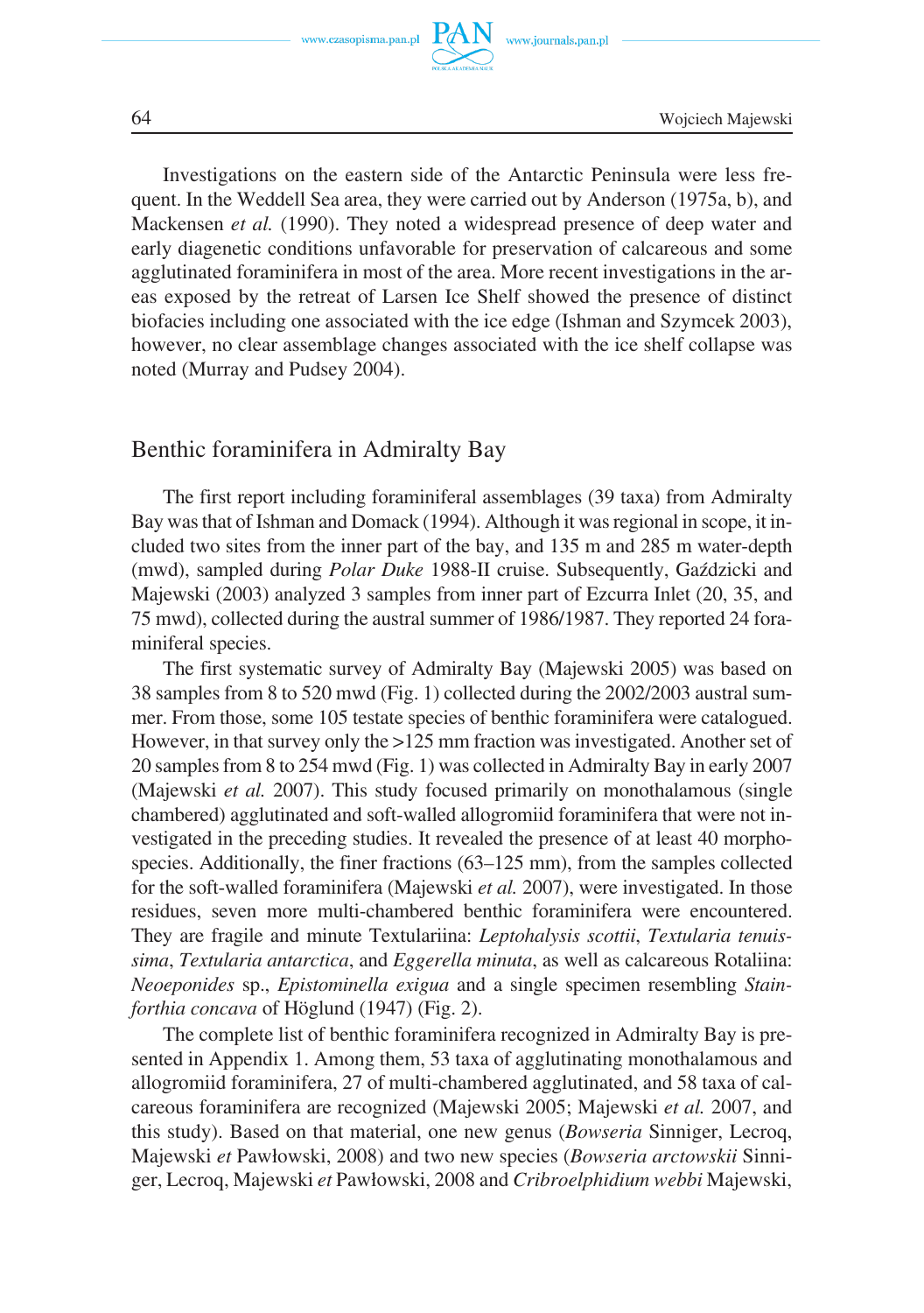

www.journals.pan.pl

#### Benthic foraminifera from West Antarctic fiord 65



Fig. 2. SEM images of multi−chambered foraminifera from Admiralty Bay, not included in Majewski (2005) **1**. *Leptohalysis scottii* (Chaster 1892), KG16. **2**. *Textularia tenuissima* Earland 1933, KG13. **3**. *Textularia antarctica* (Wiesner 1931), KG14. **4**. *Eggerella minuta* (Wiesner 1931), KG14. **5**. *Stainforthia* cf. *concava* (Höglund 1947), KG22. **6**. *Neoeponides* sp., KG19. **7**. *Epistominella exigua* (Brady, 1884), KG19.

2009) were established, and detailed discussions of ecology and morphologic and/or molecular diversity of *Cribroelphidium webbi* (Majewski and Tatur 2009) and *Globocassidulina biora* (Majewski and Pawlowski in press) presented.

Despite describing several new taxa, foraminifera found in Admiralty Bay have no endemic elements. They represent species typical of coastal benthic communities recognized not only from West but also East Antarctica (*e.g.* Milam and Anderson 1981; Gooday *et al.* 1996; Igarashi *et al.* 2001). Also *C. webbi*, that may seem unique to Admiralty Bay, was reported under various names from recent (Mayer 2000) and sub−recent sediments of Maxwell Bay, King George Island (Woo *et al.* 1996; Li *et al.* 2000), as well as from Late Quaternary deposits of Ross Sea (Ward and Webb 1986) and western Weddell Sea (Majewski and Anderson 2009).

**Vertical distribution of benthic foraminifera within the sediment**. — Majewski (2005) showed distribution of dead (sub−fossil) and "living" (Rose Bengal stained) assemblages throughout Admiralty Bay. The 38 short sediment cores analyzed in that survey were sliced and picked for foraminifera every 1 cm. This enabled track− ing of vertical distribution of the "living" foraminifera below the sediment surface. Distribution of the most common "living" species from all cores combined is pre− sented on Fig. 3.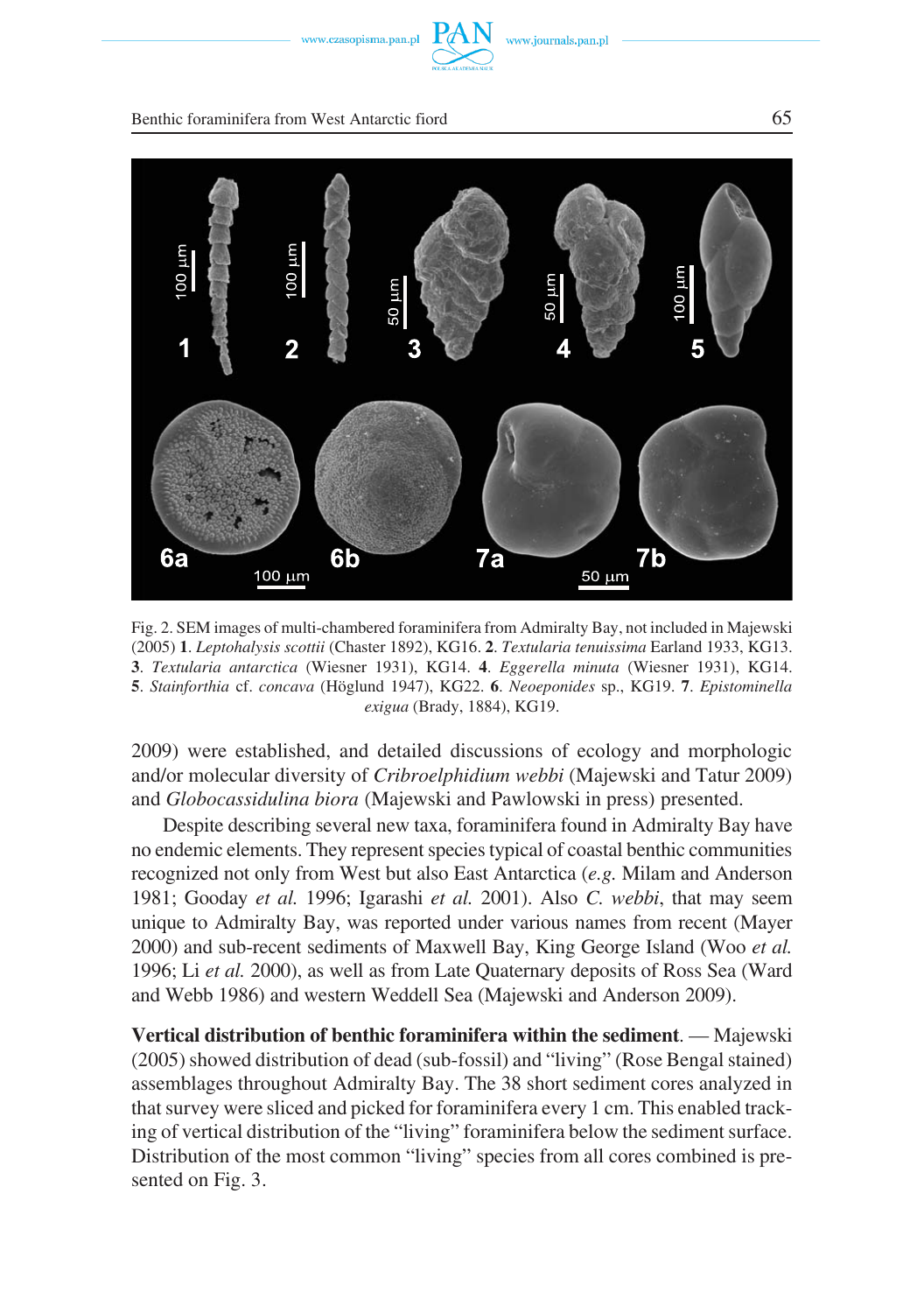







Fig. 3. Vertical distribution patterns of the most abundant "living" benthic foraminifera reported in Majewski (2005) expressed in percentages calculated from abundances from all cores combined. Note number of specimens of each taxon presented (n) and cumulative percentages of the total ben− thic foraminiferal assemblage marked next to the first graph from the left.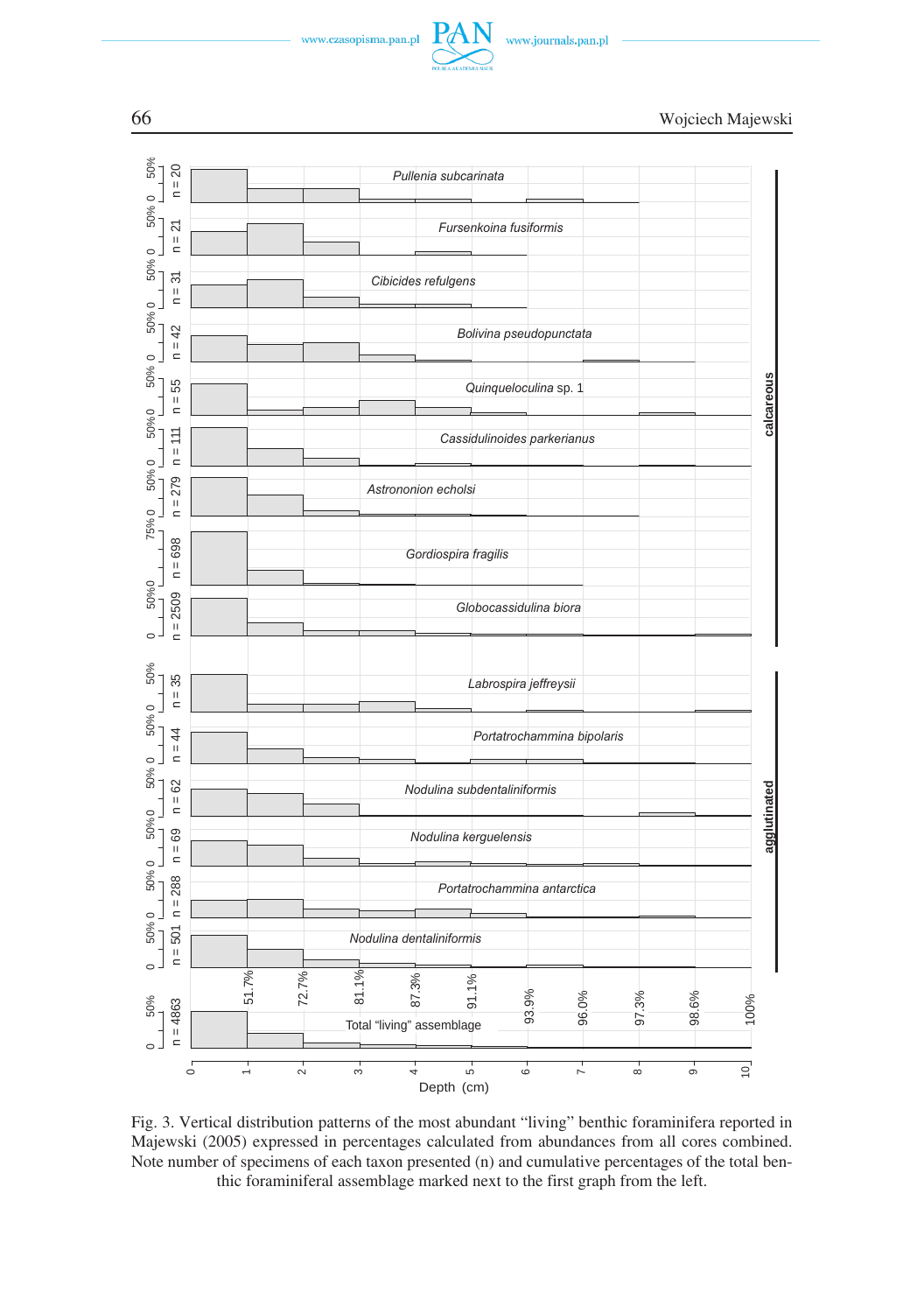

www.journals.pan.p



Benthic foraminifera from West Antarctic fiord 67

Despite limitations of the staining technique (*e.g.* Corliss 1991), these results show that none of benthic foraminifera inhabiting Admiralty Bay shows a typical deep−infaunal distribution. Over 80% of all calcareous and agglutinated stained specimens were found in the upper 3 cm of sediment. Taking into account suggested sedimentation rates for Admiralty Bay, of 0.13 cm y−1 to 0.36 cm y−1(Khim *et al.* 2001; Straten 1996; Majewski and Tatur 2009), the 3-cm thick interval corre− sponds to 23 to ~8 years time span.

None of the benthic species, reported on Fig. 3, shows the highest abundances below 2 cm below sediment surface, so all may be considered shallow−infaunal (Jorissen 1999). All, except *Cibicides refulgens*, *Fursenkoina fusiformis*, and *Porta− trochammina antarctica*, show the highest abundances in the top 1 cm of the sedi− ment. It may seem surprising that *Cibicides refulgens*falls within this group as it was found commonly growing on the free−swimming Antarctic scallop (Alexander and DeLaca 1987) and thus to prefer predominantly epibenthic habitats. However, Hohenegger *et al.* (1993) reported on common among foraminifera inhabiting of burrows created by infaunal macrobenthic organisms. On the other hand, the recent observations could suggest that *Cibicides refulgens*is not strictly epibenthic, or they represent just one more example of the imperfection of the Rose Bengal staining technique for discriminating truly living specimens.

**Monothalamous foraminifera**. — Previous studies on South Shetland Island faunas (*e.g.* Ishman and Domack 1994; Finger and Lipps 1981; Chang and Yoon 1995; Mayer 2000; Gray *et al.* 2003; Majewski 2005) focused on robust, testate foramini− fera, which could be preserved in the fossil record. Except for the work of Earland (1934), practically nothing was known about the monothalamous, and especially allogromiid, foraminifera, characterized by single−chambered organic or aggluti− nated tests, despite the fact that they are particularly abundant in high latitude settings (Gooday 2002). Antarctic monothalamous foraminifera are known mainly from a few older studies (*e.g.* Pearcey 1914; Heron−Allen and Earland 1922; Wiesner 1931; Earland 1934). There are also some more recent reports (Ward and Webb 1986; Violanti 1996; Majewski 2005), however, they have not included the organic−walled allogromiid species, poorly preserved in alcohol−fixed or dried samples.

Recently, a growing interest in the diversity and ecology of Antarctic foramini− fera led to a more detailed description of both organic−walled and agglutinated mono− thalamous species from the McMurdo Sound (Gooday *et al.* 1996) and the Weddell Sea (Cornelius and Gooday 2004). Several new morphospecies have been described from those localities (Gooday *et al.* 1995, 2004; Bowser *et al.* 2002; Delaca *et al.* 2002; Gooday and Pawlowski 2004; Sabbatini *et al.* 2004). Some studies suggest that their diversity is largely underestimated not only in cold (Pawlowski *et al.* 2002, 2005) but also in warm−water environments (Habura *et al.* 2008). The same is ob− served in Admiralty Bay (Majewski *et al.* 2007). At least half of the 53 taxa of those foraminifera listed in Appendix 1 of this overview are of unclear or unknown taxo− nomic identity. Despite some efforts (Majewski *et al.* 2007; Sinniger *et al.* 2008;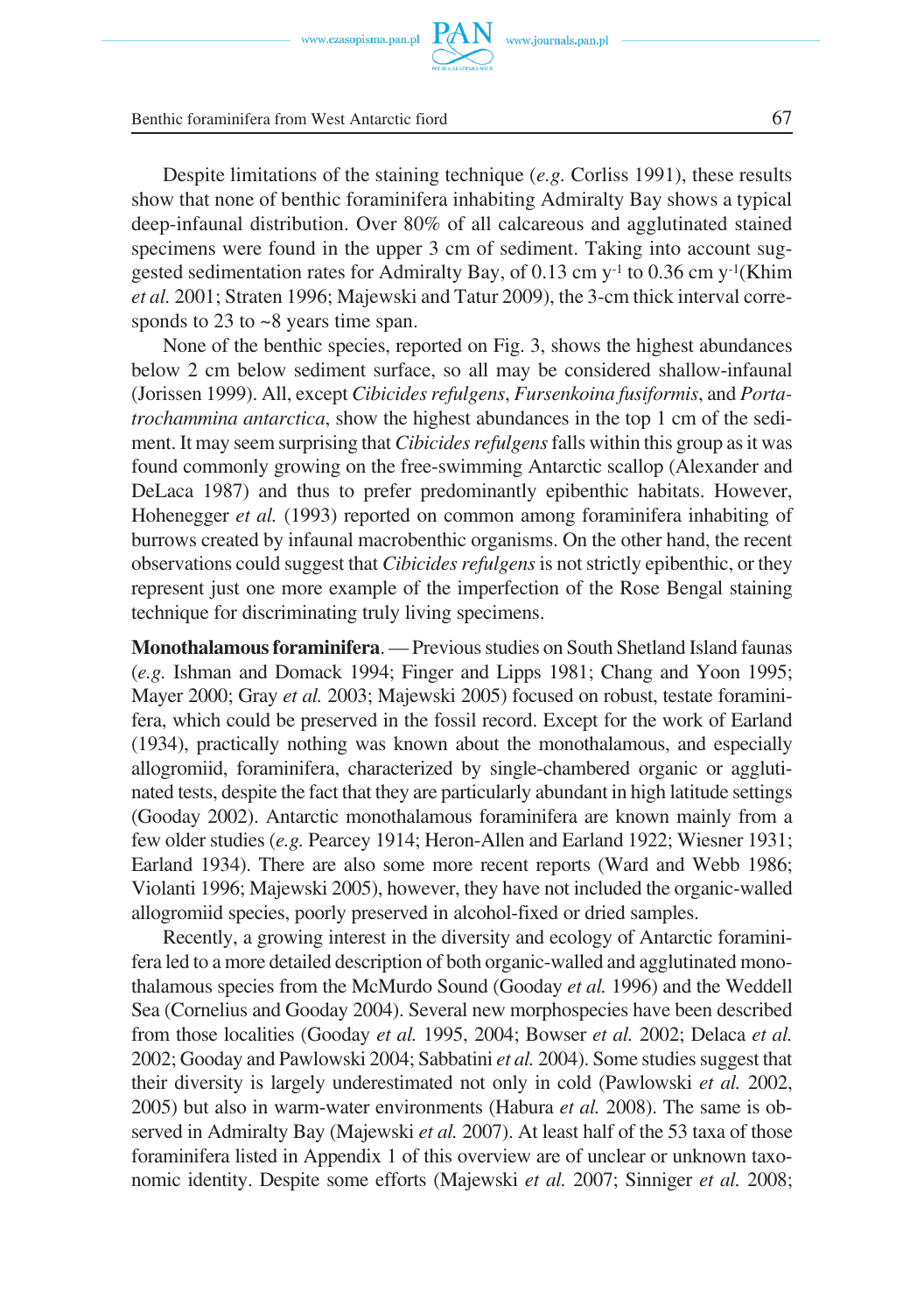

Fig. 4. Relation between soft and robustly−testate living foraminifera throughout Admiralty Bay, based on data from Majewski *et al.* (2007).

Pawlowski and Majewski submitted), allogromiid foraminifera from the deep, cen− tral part of Admiralty Bay await to be investigated, and numerous monothalamous taxa found already in shallower areas of Admiralty Bay are to be established.

An important aspect of monothalamous foraminifera is that, despite the fact that they are practically absent from the fossil record, they constitute an important part of living foraminiferal communities (*e.g.* Gooday 1996). In some environ− ments, they may actually dominate the benthic foraminiferal assemblages (e.g. Korsun 2002). Based on the samples studied by Majewski *et al.* (2007), the abun− dances of monothalamous foraminifera in the >125 mm fraction were compared with Rose Bengal stained robustly−testate foraminifera from the same fraction (Figs 4, 5). Despite some weaknesses of such a comparison, *i.e.* the possibility of inclusion of some dead *Psammosphaera* and *Lagenammina* in the otherwise truly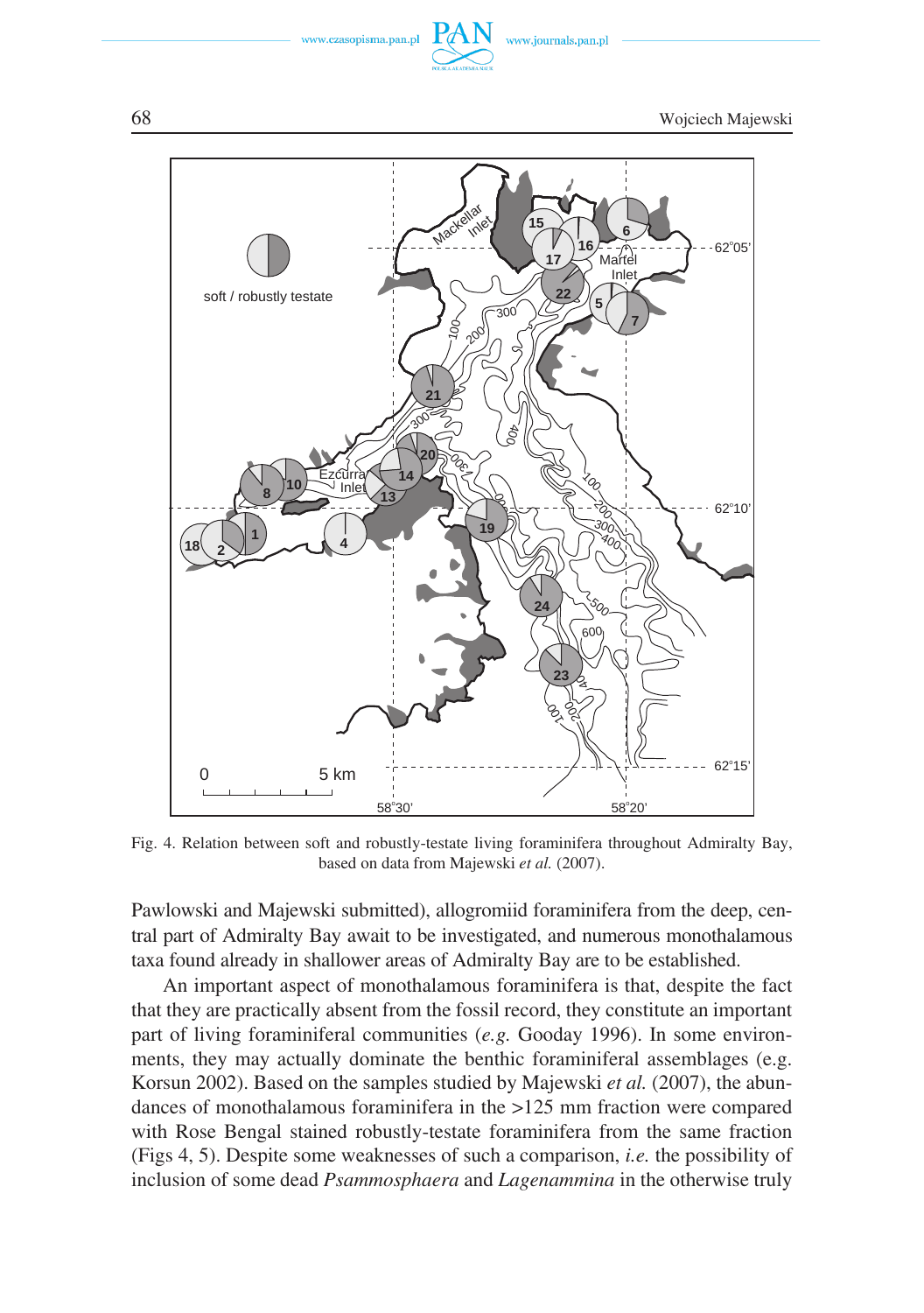



Fig. 5. Soft to robustly−testate living foraminiferal ratios from Fig. 4 *versus* water depth and distance to open sea. Gray lines show bathymetric profiles along Admiralty Bay main axes, dark gray for the main channel and Ezcurra Inlet, bright gray for Martel Inlet.

living monothalamous assemblage, and overestimation of frequencies of living testate forms by the staining technique (Corliss 1991), such comparison provides a good estimate of the environments in which the monothalamous foraminifera are the most prominent. In Admiralty Bay, monothalamous foraminifera are dominant (>50% of living assemblage) at the great majority of sites from less than 50 mwd. They constitute  $\sim$ 20% at most sites from  $\sim$ 100 mwd and  $\lt$ 10% at most sites from  $\sim$ 200 mwd (Fig. 5). Monothalamous foraminifera are also most common at sites far within the inlets (Fig. 4) at locations the most affected by glacier retreat and tur− bid conditions due to sediment and melt−water discharge. In that respect, they show similar affinities as the allogromiid foraminifera from Arctic fiords (*e.g.* Korsun and Hald 2000; Korsun 2002; Sabbatini *et al.* 2007).

# Bipolar distribution of benthic foraminifera

Bipolar distribution is observed in many polar and subpolar protists. For exam− ple, 44 morphospecies of free−living, limnetic ciliates were found to occur in Arctic and Antarctic freshwater bodies (Petz *et al.* 2007). Bipolarity has also been observed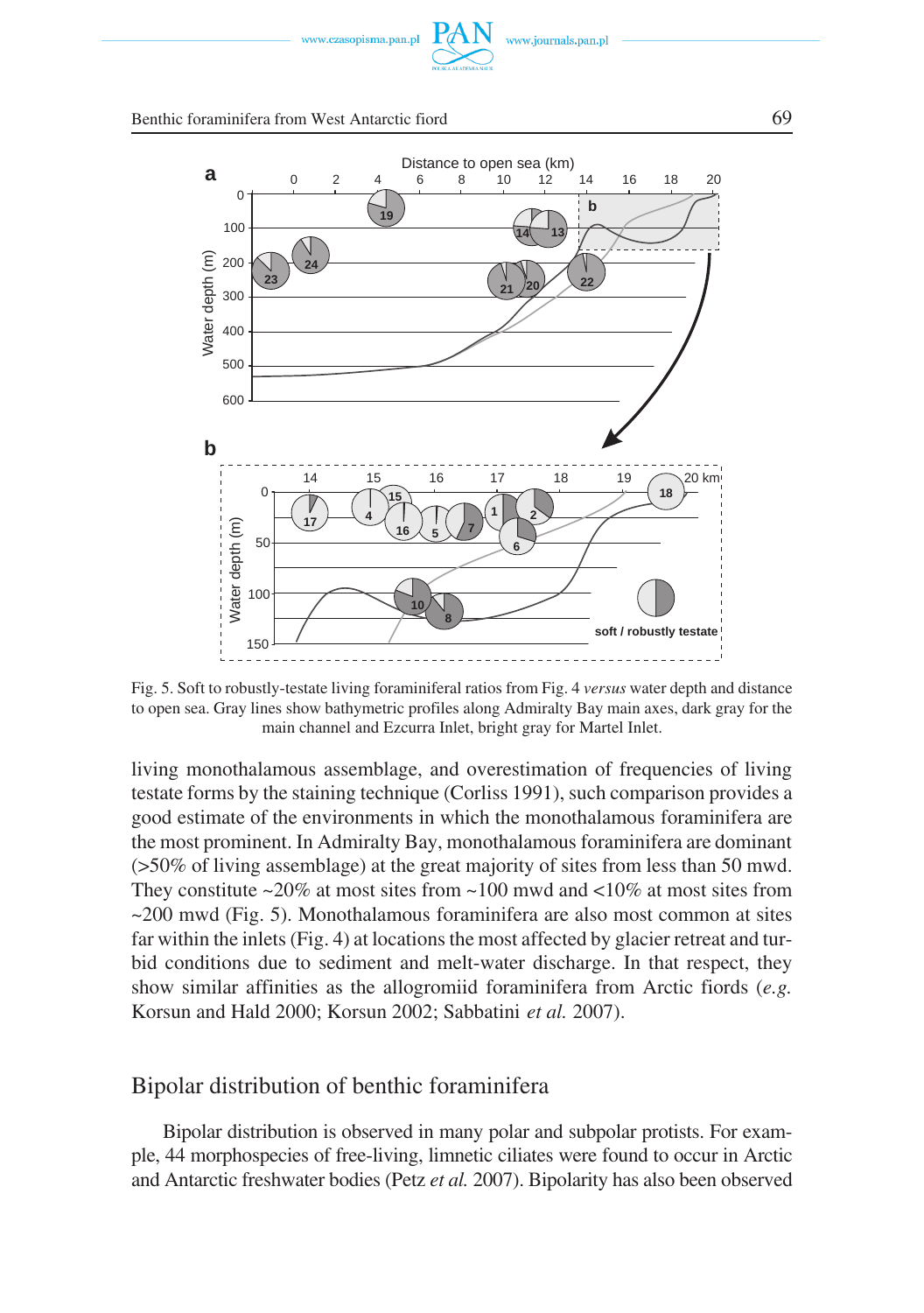

70 Wojciech Majewski

in some groups of marine invertebrates, *e.g.* five common genera of amphipods were found in Arctic and Antarctic fiords (Jażdżewski *et al.* 1995). However, Dell (1972) was strongly doubtful about the possibility that some benthic species occur now in the Arctic and Antarctic as a kind of relict of a once widely dispersed fauna. In his re− view, he concluded that bipolarity was considered to occur in "difficult" groups, with still unresolved taxonomy. Although it was demonstrated that meticulous morpho− logic investigations could lead to differentiation between Arctic and Antarctic forms (*e.g.* Schmiedl and Mackensen 1993), it is also true that morphological characters may be often inadequate to detect interspecific variations leading to the identification of bipolar species. Using molecular methods has helped to unravel many uncertain− ties for example the Arctic and Antarctic planktonic foraminifera *Neogloboquadrina pachyderma* has been shown to differ genetically (Darling *et al.* 2006).

Among monothalamous foraminifera, several morphotypes appeared to be very similar between Admiralty Bay (Majewski *et al.* 2007) and Svalbard (Gooday *et al.* 2005; Majewski *et al.* 2005). The same names were applied to their identification; however, it was uncertain whether these morphospecies were genetically identical, or their identification was biased by a lack of distinctive morphological features. Up to date, no biogeographic investigations were based on the foraminiferal DNA from Admiralty Bay. Nevertheless, Pawlowski *et al.* (2008) conducted genetic analyses of four monothalamous morphotaxa (the genera *Micrometula*, *Psammophaga*, and *Gloiogullmia*) and the species *Hippocrepinella hirudinea* from coastal areas of McMurdo Sound (East Antarctic). Other specimens came from western Svalbard (Arctic), as well as from the deep Southern and Arctic Oceans and Northern Euro− pean fiords. Analyses of partial SSU rDNA sequences revealed substantial cryptic diversity within each of these morphotypes, and showed that Arctic and Antarctic isolates differ genetically and probably represent distinct species. In all cases, the bi− polar populations were clearly distinct genetically. Not surprisingly, Arctic speci− mens were generally more closely related to those from Northern Europe than to their Antarctic relatives. The deep−sea specimens from the Weddell Sea branched as sister group to the McMurdo Sound population, while those from the Arctic Ocean clustered with those from Norwegian fiords (Pawlowski *et al.* 2008).

Among multi−chambered forms that have more distinctive morphological fea− tures than monothalamous foraminifera, McKnight (1962) noted at least 12 species common to the Antarctic and Arctic areas and many forms comparable in both polar regions. Comparison of robust foraminifera from Admiralty Bay with those from Arctic fiords, for example from Svalbard (Hansen and Knudsen 1995; Hald and Korsun 1997; Majewski and Zajączkowski 2007) showed several species present in both regions *i.e. Reophax scorpiurus*, *Spiroplectammina biformis*, *Portatrocham− mina bipolaris*, *Adercotryma glomerata*, *Procerolagena gracilis*, *Hyalinonetrion gracillima*, *Cornuspira involvens*, *Rosalina globularis*, *Fursenkoina fusiformis*, *Cibicides lobatulus*. However, at least some if not all of these taxa are known to be cosmopolitan species that occur also at lower latitudes. Moreover, as among the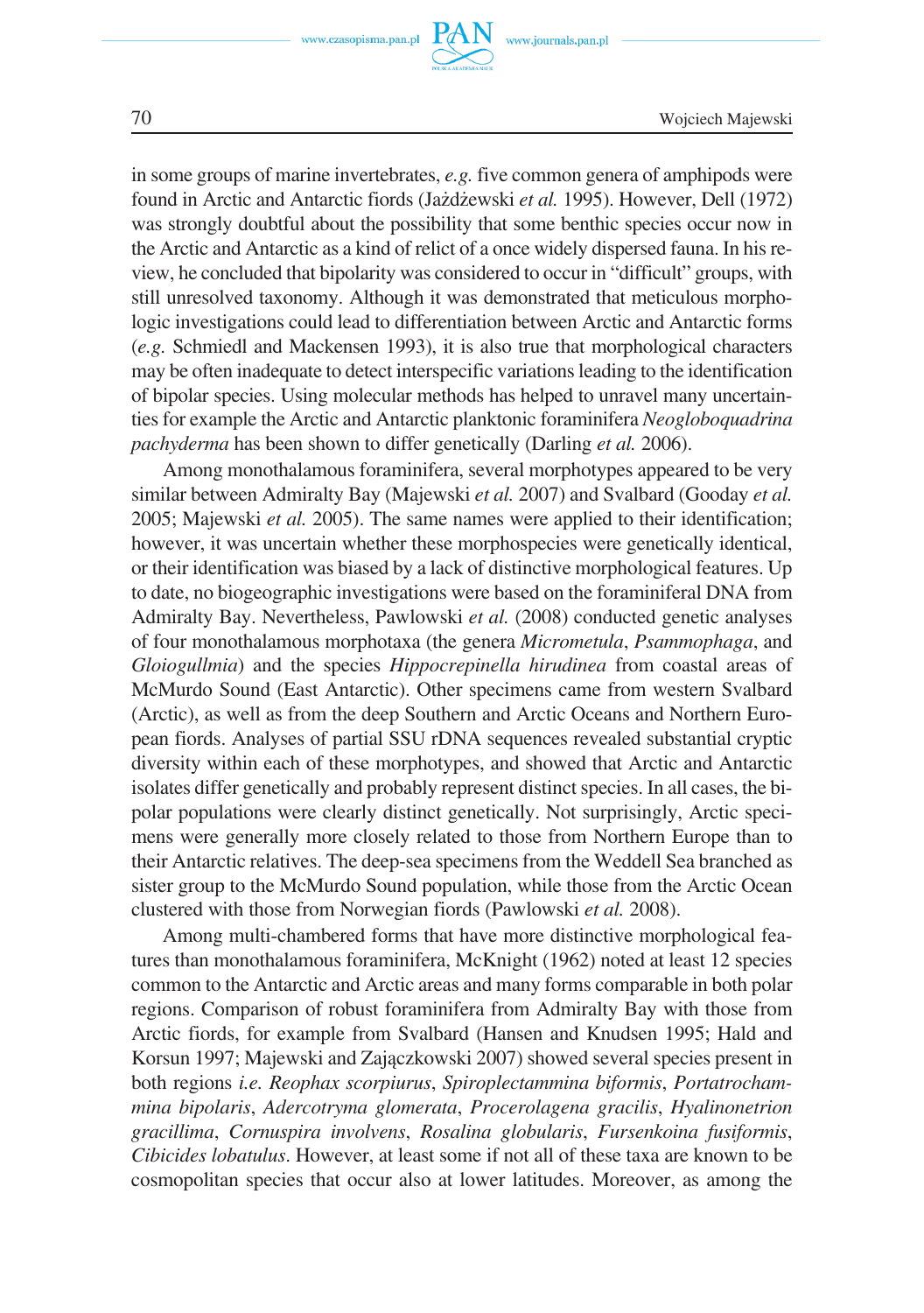monothalamous foraminifera (Pawlowski *et al.* 2008), they may be in fact not truly bipolar species but morphologically similar and/or yet undistinguished groups of cryptic species. It is also worth noting, that there are common similarities at su− pra−specific level. A typical form from Antarctic fiords *Miliammina arenacea* may resemble Arctic *Silicosigma groenlandica*, *Recurvoides contortus*–*Recurvoides turbinatus*, *Paratrochammina haynesi*–*Paratrochammina bartrami*, *Labrospira jeffreysii*–*Labrospira crassimargo*, *Globocassidulina biora*–*Cassidulina reniforme*, *Cribroelphidium webbi*–*Cribroelphidium excavatum*. Moreover, at least in the case of the last two pairs, they also share distinctively similar ecologies.

# Benthic foraminifera as paleoenvironmental indicators

In Majewski (2005), four benthic foraminiferal assemblages were identified from water depths down to ~500 m. They are briefly reviewed in Table 1. They may be de− fined by association of different foraminiferal species and faunal diversities, which seem to be affected by environmental factors closely related to water depth, most likely decreasing food levels with increasing water depth. However, the same or simi−

Table 1

| Assemblage           | Water<br>depth                                                  | Typical taxa                                                                                                                                                                                                                                        |                                                                                                                                                                                                                      | Abundances Diversity,<br>(upper $10 \text{ cm}$ )<br>of sediment) | Shannon<br>Index $**$                             |
|----------------------|-----------------------------------------------------------------|-----------------------------------------------------------------------------------------------------------------------------------------------------------------------------------------------------------------------------------------------------|----------------------------------------------------------------------------------------------------------------------------------------------------------------------------------------------------------------------|-------------------------------------------------------------------|---------------------------------------------------|
| Restricted<br>coves  | usually<br>$<$ 20 m                                             | Quinqueloculina sp. 1, Hemispaerammina bradyi,<br>at some locations <i>Globocassidulina biora</i>                                                                                                                                                   |                                                                                                                                                                                                                      | low; total<br>well below<br>10 spec./ $cm2$                       | very low;<br>~10.7                                |
| Open inlets          | $\mu$ p to 250 m<br>usually<br>$< 100 \text{ m}$                | Globocassidulina biora, Psammosphaera fusca*<br>less important: Cribroelphidium webbi, Quinqueloculina<br>sp. 1, Hippocrepinella hirudinea, Cassidulinoides<br>parkerianus, Spiroplectammina biformis, and to some<br>extent Hemispaerammina bradyi |                                                                                                                                                                                                                      | high; up to<br>260 dead and<br>20 "living"<br>spec./ $cm2$        | low;<br>$0.7 - 2.0$ ,<br>rarely 2.3               |
| Intermediate<br>zone | $~100 \text{ m}$ .<br>channel at<br>its junction<br>with inlets | outer main <i>Portatrochammina antarctica, Cassidulinoides parkerianus</i> intermediate;<br>less important: Cibicides refulgens, Spiroplectammina<br>biformis, and Globocassidulina biora                                                           |                                                                                                                                                                                                                      | few dozen<br>spec./ $\text{cm}^2$                                 | inter-<br>mediate;<br>$1.7 - 2.1$ ,<br>rarely 1.1 |
| Deep-water<br>zone   | 200-400 m                                                       | Miliammina arenacea,<br>Angulogerina earlandi,<br>Pullenia subcarinata,<br>Portatrochammina<br>bipolaris, Cassidulinoides<br>porrectus                                                                                                              | Astrononion echolsi, Nodulina<br>dentaliniformis, Nodulina<br>subdentaliniformis, Bolivina<br>pseudopunctata, Nodulina<br>kerguelensis, Paratrochammina<br>lepida, Labrospira jeffreysii,<br>Astrononion antarcticum | intermediate:<br>few dozen<br>spec./ $cm2$                        | high;<br>$1.8 - 2.7$                              |
|                      | $>400$ m                                                        | Lagenammina arenulata                                                                                                                                                                                                                               |                                                                                                                                                                                                                      |                                                                   |                                                   |

Benthic foraminiferal assemblages typical for Admiralty Bay, modified from Majewski (2005)

\* *Psammosphaera fusca* seems to prefer higher sedimentation rates and/or slightly more diverse com− munities than *Globocassidulina biora*

<sup>\*\*</sup> Shannon Index 
$$
H = -\sum_{n=1}^{\infty} \frac{n_i}{n} \ln \frac{n_i}{n}
$$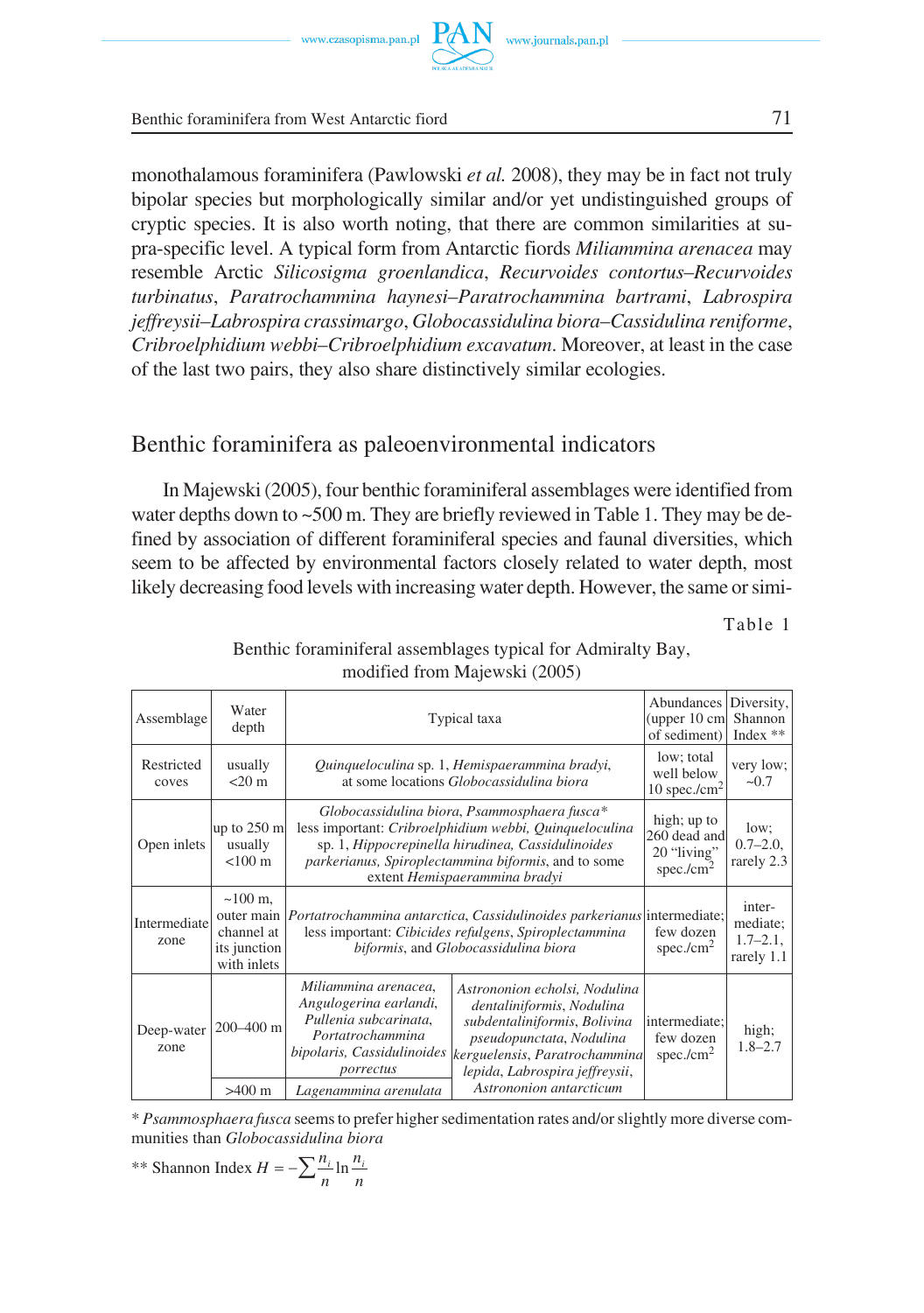

lar assemblages appear to be also indicative of glacial influence, *i.e.* the shallow−wa− ter assemblages being typical for glacier−proximal conditions (*e.g.* Majewski and An− derson 2009). Only few species, *i.e. Quinqueloculina* sp. 1, *Hemisphaerammina bradyi, Psammosphaera fusca*, and *C. webbi*, from water depths shallower than 200 mwd, are restricted to a single assemblage. Most species are present in more than one assemblage; however, in different proportions to other taxa.

It appears that high abundance of *Globocassidulina biora* is the most character− istic element of the inner fiord foraminiferal assemblages. This foraminifer also dominated shallow−water records from other locations on King George Island. In fact, Li *et al.* (2000) and Yoo *et al.* (2006) showed variations with core−depth in abundances of two large *Globocassidulina* morphotypes (*G. biora* and *G. crassa rossensis*). According to molecular investigations on living *Globocassidulina* popu− lations from Admiralty Bay performed on SSU and ITS rDNA sequences, these two morphotypes are in fact a single species (Majewski and Pawlowski in press) with the largest, fully grown specimens having predominantly doubled apertures, typical of *G. biora* (Quilty 2003). Nevertheless, the dominating morphologies within this ge− nus fluctuate in down−core records (Li *et al.* 2000; Yoo *et al.* 2006). The specimens of single, branched (Yoo *et al.* 2006), or doubled (Li *et al.* 2000) apertures were sug− gested to be more abundant in glacier−proximal sediment with higher gravel content. Therefore, the validity of those observations is not certain. However, they may still suggest a potential usefulness of the intraspecific morphologic variations within *G. biora* for paleoenvironmental studies.

Together with water−depth, the total abundance of living populations seems to change as well (Majewski 2005). However, in the geological record, fossil foramini− feral abundances are strongly affected by accumulation rates, reworking, and dia− genetic processes, therefore minor variations in the total abundances are of little use for paleoenvironmental reconstructions. In Admiralty Bay, a trend of decreasing test size with deepening water−depth is also obvious. It is well demonstrated for *G. biora* populations (Majewski and Pawlowski in press), where the largest in test−size  $(-0.6$  mm on average) populations are present at shallowest water depth  $(30 \text{ m})$ , while the smallest in test−size (< 0.2 mm) occur at the greatest depths (223–254 mwd) investigated in that survey. The same trend of decreasing test−sizes with water depth seems to affect entire foraminiferal assemblages in Admiralty Bay as well and it could relate to decreasing food levels with increasing water depth. However, Milam and Anderson (1981) noted opposite test−size trends from the Adelie−George V Coast of East Antarctica indicating that it may be more of local importance.

Among multi−chambered foraminifera from Admiralty Bay, a single member of the family *Elphidiidae* attracts special attention. It was found exclusively in relatively shallow water, usually < 100 mwd, and glacier−proximal settings (Majewski and Tatur 2009). Its strictly defined distribution carries precise ecological implications for palaeoenvironmental research. As the only adequately documented modern elphidiid known to date from Antarctic waters, it was established as the new species *Cribro−*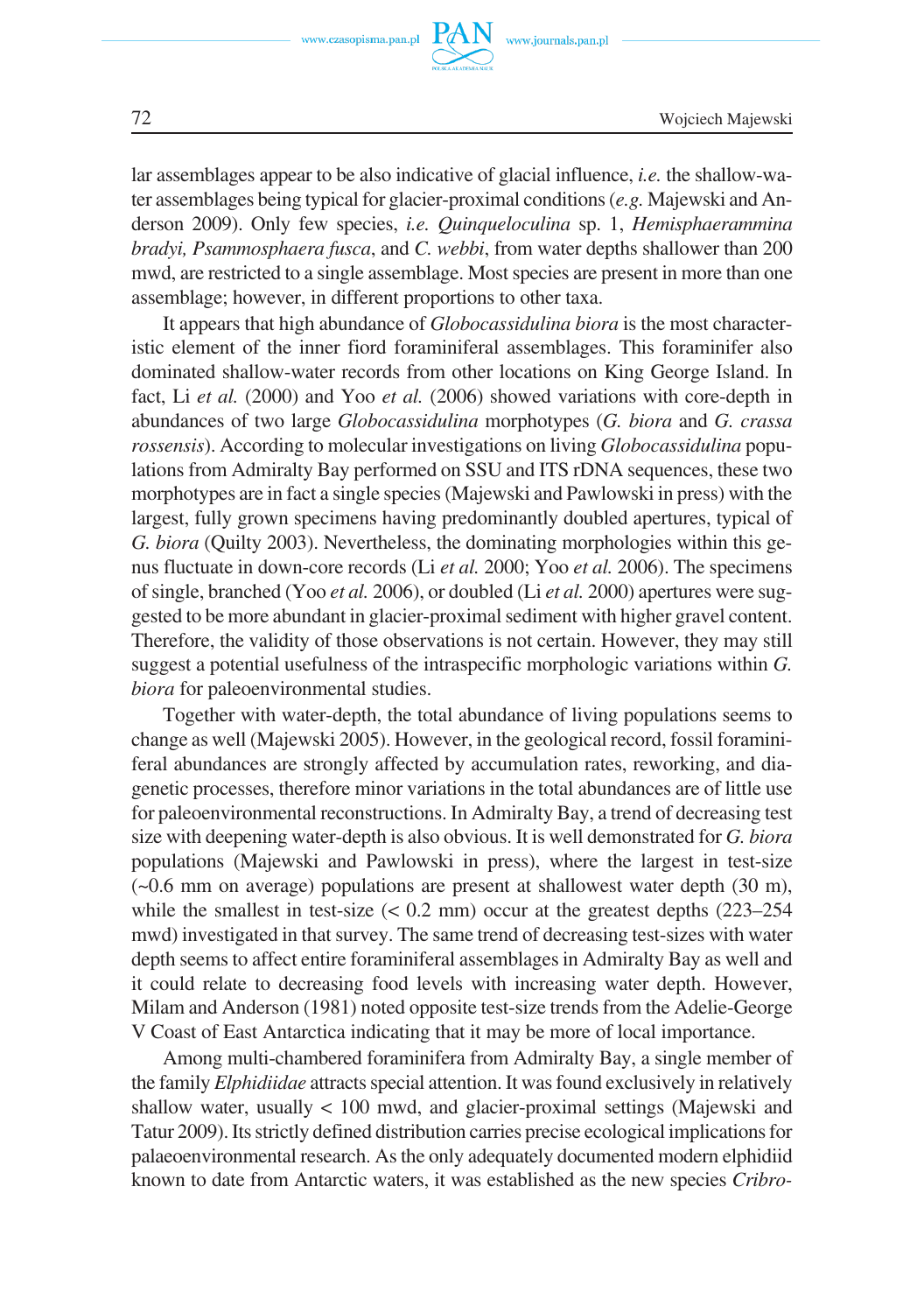*elphidium webbi* Majewski, 2009. In 7 out of 14 short sediment cores analyzed, this foraminifer is abundant during short−lived events recorded only 10–20 cm below the sediment−surface, and seems to be associated with retreating tide−water glaciers (Majewski and Tatur 2009). A very similar foraminifer, was encountered in Unit 2 (Michalchuk *et al.* 2009), in the Firth of Tay, Holocene section from the Weddell Sea side of the Antarctic Peninsula, from  $\sim$ 9400 to  $\sim$ 8300 yr BP, and especially before ~8800 yr BP. *Cribroelphidium* cf. *webbi* is present at the very base of that sequence, providing a record of initial glacial retreat and the most near−glacier conditions for this unique Holocene record (Majewski and Anderson 2009).

### Future studies of benthic foraminifera in West Antarctic fiords

The investigations of benthic foraminifera in Admiralty Bay has increased our knowledge of foraminifera from coastal and near−shore areas of the Antarctic Penin− sula, but also showed how much more needs to be revealed. The most striking gap in our knowledge is that of monothalamous and especially allogromiid foraminifera. Very little is known about their taxonomy, true diversity, and distribution through− out Antarctica, not to mention their biology and ecology. There are large numbers of species awaiting to be discovered and described for science in this poorly known group of meiofauna.

Despite decades of research, not enough is yet known about the ecology of tes− tate foraminifera, so important for paleoenvironmental studies. For considerable im− provement, studies of foraminiferal distribution in Antarctic fiords needs to be per− formed along with thorough multi−proxy environmental surveys. Up to date, no de− tailed studies of seasonal population dynamics have been conducted. Although some studies have utilized stable isotopic composition of foraminiferal tests (*e.g.* Khim *et al.* 2001; Majewski and Tatur 2009) the seasonal population blooms can influence their interpretations. Year−around, seasonal studies in polar environments would be demanding and require sophisticated methodology and strong logistic support, but some results from the Arctic (*e.g.* Korsun and Hald 2000) show that they may give intriguing results reflecting significant, seasonal, environmental changes.

In the northern part of Admiralty Bay, sediment fill is up to  $\sim$  70 m thick (Griffith and Anderson 1989), and most likely preserves a paleoenvironmental record since the Last Glacial Maximum as in nearby Maxwell Bay (Milliken *et al.* 2009). A core was drilled in Maxwell Bay in 2005 and yielded the highest resolution Holocene sediment record ever obtained from the Antarctic Peninsula. For that reason, efforts to recover another long core from Admiralty Bay are not likely to be taken any time soon. However, shorter records may also improve our knowledge of local environ− mental changes, especially as some terrestrial data already exist (*e.g.* Emslie *et al.* 2003; Tatur *et al.* 2004). Analyzing foraminiferal assemblages in such marine cores are highly likely to provide fine support for any paleoclimatic interpretation.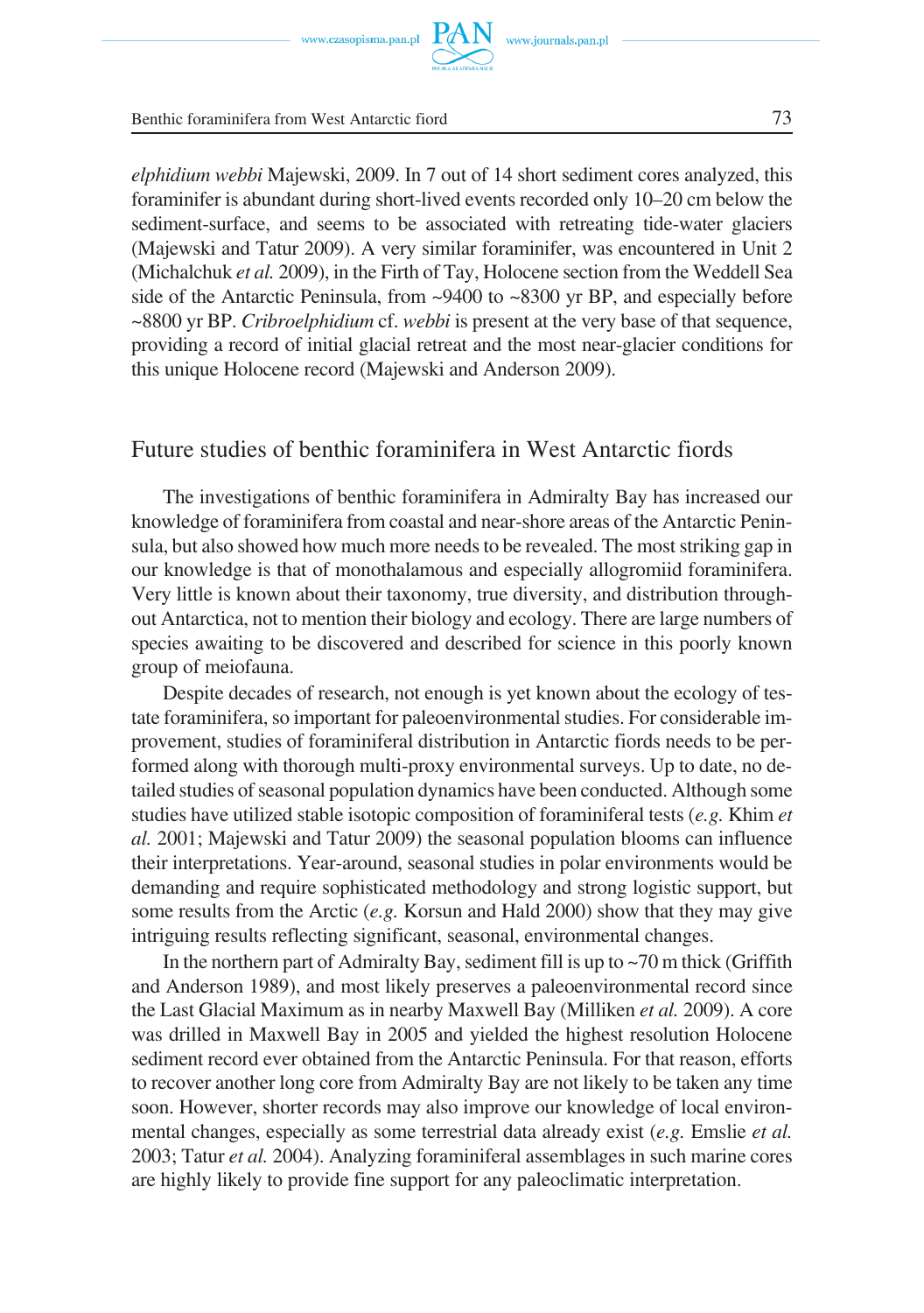

74 Wojciech Majewski

One intriguing question brought up by the discovery of *Cribroelphidium webbi* in Admiralty Bay (Majewski and Tatur 2009) is why are there so few elphidiids present in the Antarctic, while they are so widely distributed throughout the Arctic? Some members of this family are present as far south as New Zealand, Australia, and nearby sub−Antarctic islands, as well as in Chilean fiords (Hayward *et al*. 1999, 2007; Hromic *et al*. 2006). Possibly, the isolation of Antarctica, with the lack of typi− cal open shelf areas, estuaries, and oceanographic pathways for cross−frontal ex− change as the North Atlantic Current, is so severe that it prevented more widespread dispersal of these foraminifera. If an ancestor of *C. webbi* reached the Antarctic shelf during just a single event, molecular studies on living specimens could unravel not only its closest relative north of the Antarctic Circumpolar Current, but possibly also the timing of such divergence. Such an event could potentially take place during some significant happenings in oceanographic history. Unfortunately, up to date, no truly living specimens of this species have been collected.

**Acknowledgements**. — I would like to thank Professors Patrick Quilty and Gerhard Schmiedl for their valuable suggestions for improvement to this manuscript.

### References

- ALEKSANDER S.P. and DELACA T.E. 1987. Feeding adaptations of the foraminiferan *Cibicides refulgens* living epizoically and parasitically on the Antarctic scallop *Adamussium colbecki*. *Bi− ological Bulletin* 173: 136–159. http://dx.doi.org/10.2307/1541868
- ANDERSON J.B. 1975a. Ecology and distribution of foraminifera in the Weddell Sea of Antarctica. *Micropaleontology* 21: 69–96. http://dx.doi.org/10.2307/1485156
- ANDERSON J.B. 1975b. Factors controlling CaCO<sub>3</sub> dissolution in the Weddell Sea from foraminiferal distribution patterns. *Marine Geology* 19: 315–332. http://dx.doi.org/10.1016/0025-3227(75)90083-3
- BATTKE Z. 1990. Admiralty Bay, King George Island. Map 1: 50 000. Institute of Ecology, Polish Academy of Sciences.
- BOWSER S.S., BERNHARD J.M., HABURA A. and GOODAY A.J. 2002. Structure, taxonomy and ecol− ogy of *Astrammina triangularis*(Earland) an allogromiid−like foraminifer from Explorers Cove, Antarctica. *Journal of Foraminiferal Research* 32: 364–374. http://dx.doi.org/10.2113/0320364
- BRAUN M. and GOSSMANN H. 2002. Glacial changes in the areas of Admiralty Bay and Potter Cove, King George Island, Maritime Antarctica. *In*: L. Beyer and M. Bölter (eds) *Geoecology and Ant− arctic Ice−Free Coastal Landscapes*. Springer Verlag, Berlin: 75–89.
- CHANG S.−K. and YOON H.I. 1995. Foraminiferal assemblages from bottom sediments at Marian Cove, South Shetland Islands, West Antarctica. *Marine Micropaleontology* 26: 223–232. http://dx.doi.org/10.1016/0377-8398(95)00023-2
- COOK J.A., FOX A.J., VAUGHAN D.G. and FERRIGNO J.G. 2005. Retreating glacier fronts on the Ant− arctic Peninsula over the past half century. *Science* 308: 541– 544. http://dx.doi.org/10.1126/science.1104235
- CORLISS B.H. 1991. Morphology and microhabitat preferences of benthic foraminifera from the northwest Atlantic Ocean. *Marine Micropaleontology* 17: 195–236. http://dx.doi.org/10.1016/0377-8398(91)90014-W
- CORNELIUS N. and GOODAY A.J. 2004. Live (stained) deep−sea benthic foraminiferans in the west− ern Weddell Sea: trends in abundance, diversity and taxonomic composition along a depth transect. *Deep−Sea Research II* 51: 1571–1602. http://dx.doi.org/10.1016/j.dsr2.2004.06.024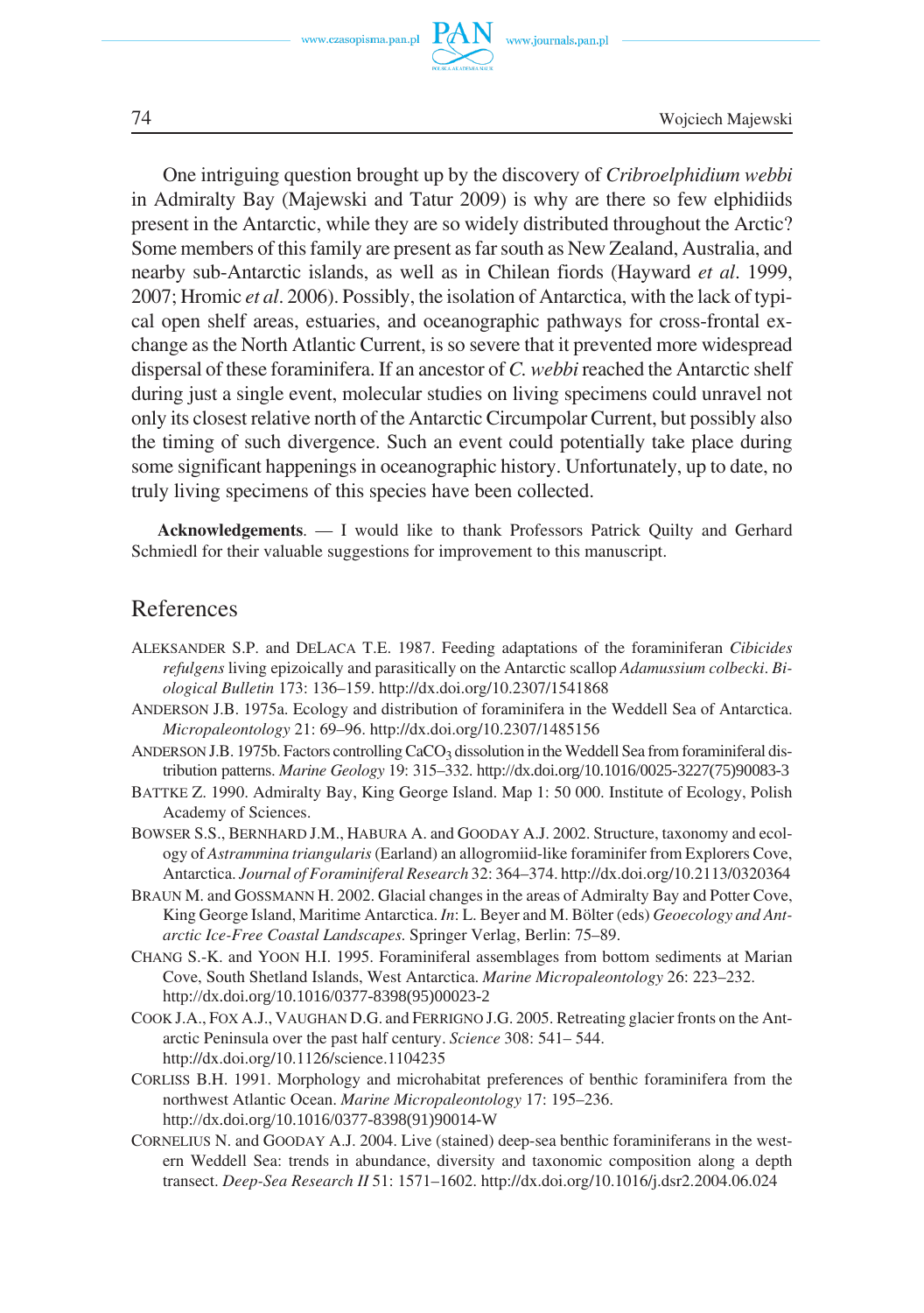

Benthic foraminifera from West Antarctic fiord 75

- CUSHMAN J.A. 1945. Foraminifera of the United States Antarctic Service Expedition 1939–1941. *Proceedings, American Philosophical Society* 89: 285–288.
- DARLING K.F., KUCERA M., KROON D. and WADE C.M. 2006. A resolution for the coiling direction paradox in *Neogloboquadrina pachyderma*. *Paleoceanography* 21: PA2011, http://dx.doi.org/10.1029/2005PA001189
- DELACA T.E., BERNHARD J.M., REILLY A.A. and BOWSER S.S. 2002. Morphology and autecology *Notodendrodes hyalinosphaira* (sp. nov.): A remarkable example of particle sorting in an allogromiid−like agglutinated foraminifer. *Journal of Foraminiferal Research* 32: 177–187. http://dx.doi.org/10.2113/0320177
- DELL R.K. 1972. Antarctic benthos. *Advances in Marine Biology* 10: 1–216. http://dx.doi.org/10.1016/S0065-2881(08)60416-2
- DOMACK E.W., BURNETT A. and Leventer A. 2003. Environmental setting of the Antarctic Penin− sula. *Antarctic Research Series* 79: 1–13.
- DOMACK E.W. and ISHMAN S. 1994. Oceanographic and physiographic controls on modern sedi− mentation within Antarctic fjords. *Geological Society of America Bulletin* 105: 1175–1189. http://dx.doi.org/10.1130/0016−7606(1993)105%3C1175:OAPCOM%3E2.3.CO;2
- EARLAND A. 1934. Foraminifera. Part III. The Falklands sector of the Antarctic (excluding South Georgia). *Discovery Reports* 10: 1–208.
- EMSLIE S.D., RITCHIE P. and LAMBERT D. 2003. Late−Holocene penguin occupation and diet at King George Island, Antarctic Peninsula. *Antarctic Research Series* 79: 171–180.
- FINGER K.L. 1975. Benthic foraminifera from Deception Island. *Antarctic Journal of the United States* 10: 134–135.
- FINGER K.L. 1977. Foraminiferal species obtained by *R/V Hero* from Deception Island, 1971–76. *Antarctic Journal of the United States* 12: 37–39.
- FINGER K.L. and LIPPS J.H. 1981. Foraminiferal decimation and repopulation in an active volcanic caldera, Deception Island, Antarctica. *Micropaleonthology* 27: 111–139. http://dx.doi.org/10.2307/1485283
- GAŹDZICKI A. and MAJEWSKI W. 2003. Recent foraminifera from Goulden Cove of King George Is− land, Antarctica. *Polish Polar Research* 24: 3–12.
- GOODAY A.J. 1996. Epifaunal and shallow infaunal foraminiferal communities at three abyssal NE Altantic sites subject to differing phytodetritus input regimes. *Deep−Sea Research I* 43: 1395–1421. http://dx.doi.org/10.1016/S0967-0637(96)00072-6
- GOODAY A.J. 2002. Organic−walled allogromiids: Aspects of their occurrence, diversity and ecology in marine habitats. *Journal of Foraminiferal Research* 32: 384–399. http://dx.doi.org/10.2113/0320384
- GOODAY A.J. and PAWLOWSKI J. 2004. A new soft−walled monothalamous foraminiferan genus from the deep Weddell Sea. *Journal of the Marine Biological Association of the United King− dom* 84: 919–924. http://dx.doi.org/10.1017/S0025315404010197h
- GOODAY A.J., BERNHARD J.M. and BOWSER S.S. 1995. The taxonomy and ecology of *Crithionina delacai* sp. nov., An abundant large agglutinated foraminifer from Explorers Cove, Antarctica. *Journal of Foraminiferal Research* 25: 290–298.
- GOODAY A.J., BOWSER S.S. and BERNHARD J.M. 1996. Benthic foraminiferal assemblages in Ex− plorers Cove, Antarctica: A shallow−water site with deep−sea characteristics. *Progress in Ocean− ography* 37: 117–166. http://dx.doi.org/10.1016/S0079-6611(96)00007-9
- GOODAY A.J., BOWSER S.S., CEDHAGEN T., CORNELIUS N., HALD M., KORSUN S. and PAWLOWSKIJ. 2005. Monothalamous foraminiferans and gromiids (Protista) from western Svalbard: A prelimi− nary survey. *Marine Biology Research* 1: 290–312. http://dx.doi.org/10.1080/17451000510019150
- GOODAY A.J., HOLZMANN M., GUIARD J., CORNELIUS N. and PAWLOWSKI J. 2004. A new mono− thalamous foraminiferan from 100–6300 m water depth in the Weddell Sea: morphological and molecular characterization. *Deep−Sea Research II* 51: 1603–1616. http://dx.doi.org/10.1016/j.dsr2.2004.06.025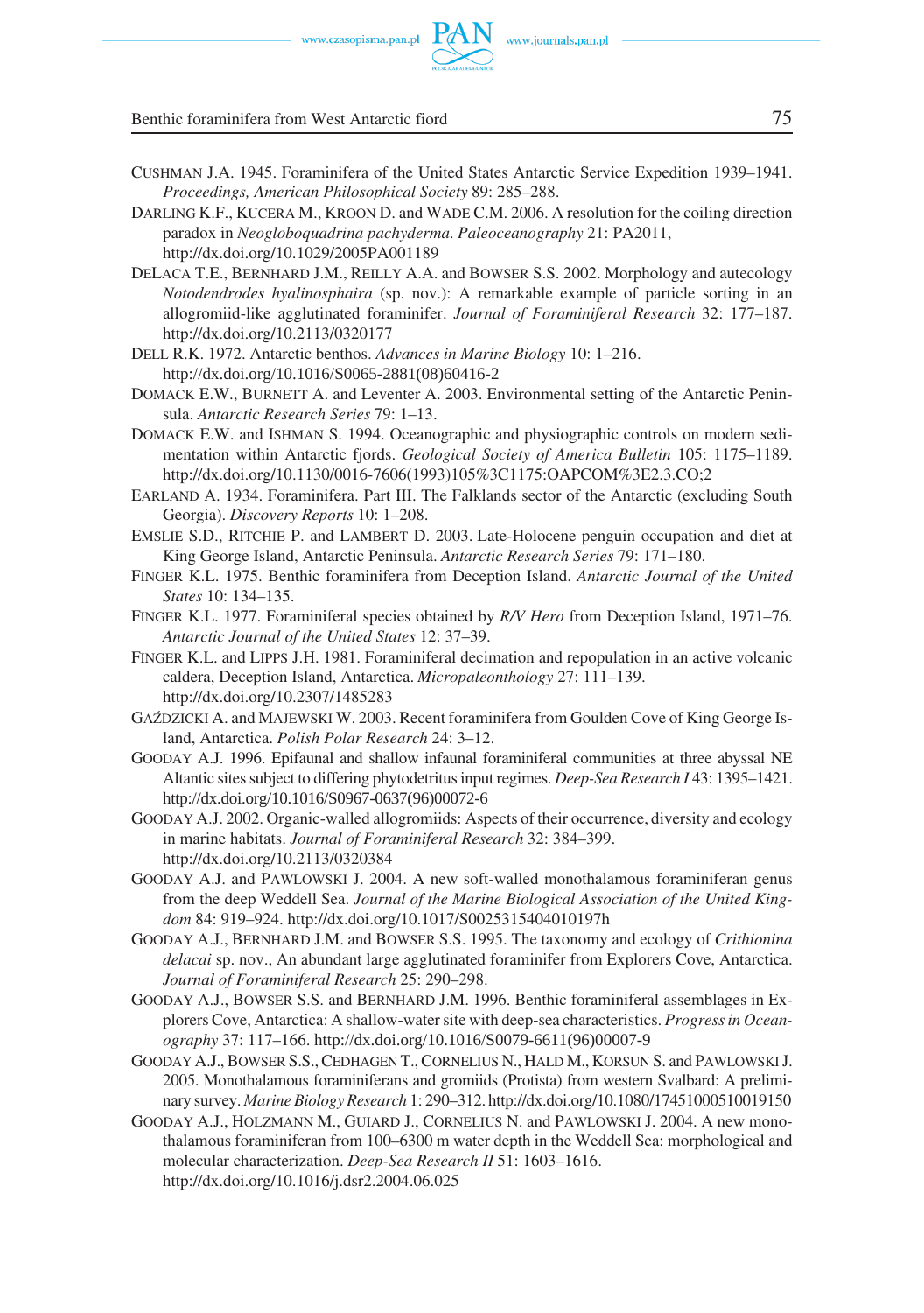

- GRAY S.C., STURZ A., BRUNS M.D., MARZAN R.L., DOUGHERTY D., LAW H.B., BRACKETT J.E. and MARCOU M. 2003. Composition and distribution of sediments and benthic foraminifera in a submerged caldera after 30 years of volcanic quiescence. *Deep−Sea Research II* 50: 1727–1751. http://dx.doi.org/10.1016/S0967-0645(03)00090-0
- GRIFFITH T.W. and ANDERSON J.B. 1989.Climatic control of sedimentation in bays and fjords of the Northern Antarctic Peninsula. *Marine Geology* 85: 181–204. http://dx.doi.org/10.1016/0025-3227(89)90153-9
- HABURA A., GOLDSTEIN S.T., BRODERICK S. and BOWSER S.S. 2008. A bush, not a tree: The ex− traordinary diversity of cold−water basal foraminiferans extends to warm−water environments. *Limnology & Oceanography* 53: 1339–1351.
- HALD M. and KORSUN S. 1997. Distribution of modern benthic foraminifera from fjords of Svalbard, European Arctic. *Journal of Foraminiferal Research* 27: 101–122. http://dx.doi.org/10.2113/gsjfr.27.2.101
- HANSEN A. and KNUDSEN K.L. 1995. Recent foraminiferal distribution in Freemansundet and Early Holocene stratigraphy on Edgeøya, Svalbard. *Polar Research* 14: 215–238. http://dx.doi.org/10.1111/j.1751-8369.1995.tb00690.x
- HAYWARD B.W., GRENFELL H.R., REID C.M. and HAYWARD K.A. 1999. Recent New Zealand shal− low−water benthic foraminifera: taxonomy, ecologic distribution, biogeography, and use in paleo− environmental assessment. *Institute of Geological and Nuclear Sciences Monograph* 21: 1–264.
- HAYWARD B.W., GRENFELL H.R., SABAA A.T. and DAYMOND−KING R. 2007. Biogeography and ecological distribution of shallow−water benthic foraminifera from the Auckland and Campbell Islands, subantarctic south−west Pacific. *Journal of Micropalaeontology* 26: 127–143.
- HERB R. 1971. Distribution of recent benthonic foraminifera in the Drake Passage. *Antarctic Re− search Series* 17: 251–300.
- HERON−ALLEN E. and EARLAND A. 1922. Protozoa. Part III Foraminifera. British Antarctic (Terra Nova) expedition 1910. *Natural History Report, Zoology* 6: 25–268.
- HOHENEGGER J., PILLER W. and BAAL C. 1993. Horizontal and vertical microdistribution of fora− minifers in the shallow subtidal Gulf of Trieste, Northern Adriatic Sea. *Journal of Foraminiferal Research* 23: 79–101.
- HROMIC T., ISHMAN S. and SILVA N. 2006. Benthic. foraminiferal distributions in Chilean fjords: 47°S to 54°S. Marine Micropaleontology 59: 115-134. http://dx.doi.org/10.1016/j.marmicro.2006.02.001
- IGARASHI A., NUMANAMI H., TSUCHIYA Y. and FUKUCHI M. 2001. Bathymetric distribution of fos− sil foraminifera within marine sediment cores from the eastern part of Lützow − Holm Bay, East Antarctica, and its paleoceanographic implications. *Marine Micropaleontology* 42: 125–162. http://dx.doi.org/10.1016/S0377-8398(01)00004-4
- ISHMAN S.E. 1989. Modern benthic foraminiferal distribution from the Bellinghausen/Pacific sector of the Antarctic Peninsula. *Antarctic Journal of the United States* 24: 121–122.
- ISHMAN S.E. and DOMACK E.W. 1994. Oceanographic controls on benthic foraminifers from the Bellingshausen margin of the Antarctic Peninsula. *Marine Micropaleontology* 24: 119–155. http://dx.doi.org/10.1016/0377-8398(94)90019-1
- ISHMAN S.E. and SPERLING M.R. 2002. Benthic foraminiferal record of Holocene deep−water evolu− tion in the Palmer Deep, western Antarctic Peninsula. *Geology* 30: 435–438.
- ISHMAN S.E. and SZYMCEK P. 2003. Foraminiferal distributions in the former Larsen−A Ice Shelf and Prince Gustav Channel region, eastern Antarctic Peninsula margin: A baseline for Holocene paleoenvironmental interpretation. *Antarctic Research Series* 79: 239–260.
- JAŻDŻEWSKI K., WĘSŁAWSKI J.M. and DE BROYER C. 1995. A comparison of the amphipod faunal diversity in two polar fjords: Admiralty Bay, King George Island (Antarctic) and Hornsund, Spitsbergen (Arctic). *Polish Archives of Hydrobiology* 42: 367–384.
- JORISSEN F.J. 1999. Benthic foraminiferal microhabitats below the sediment−water interface. *In:* B.K. Sen Gupta (ed.) *Modern Foraminifera*. Kluwer, Dordrecht: 161–179.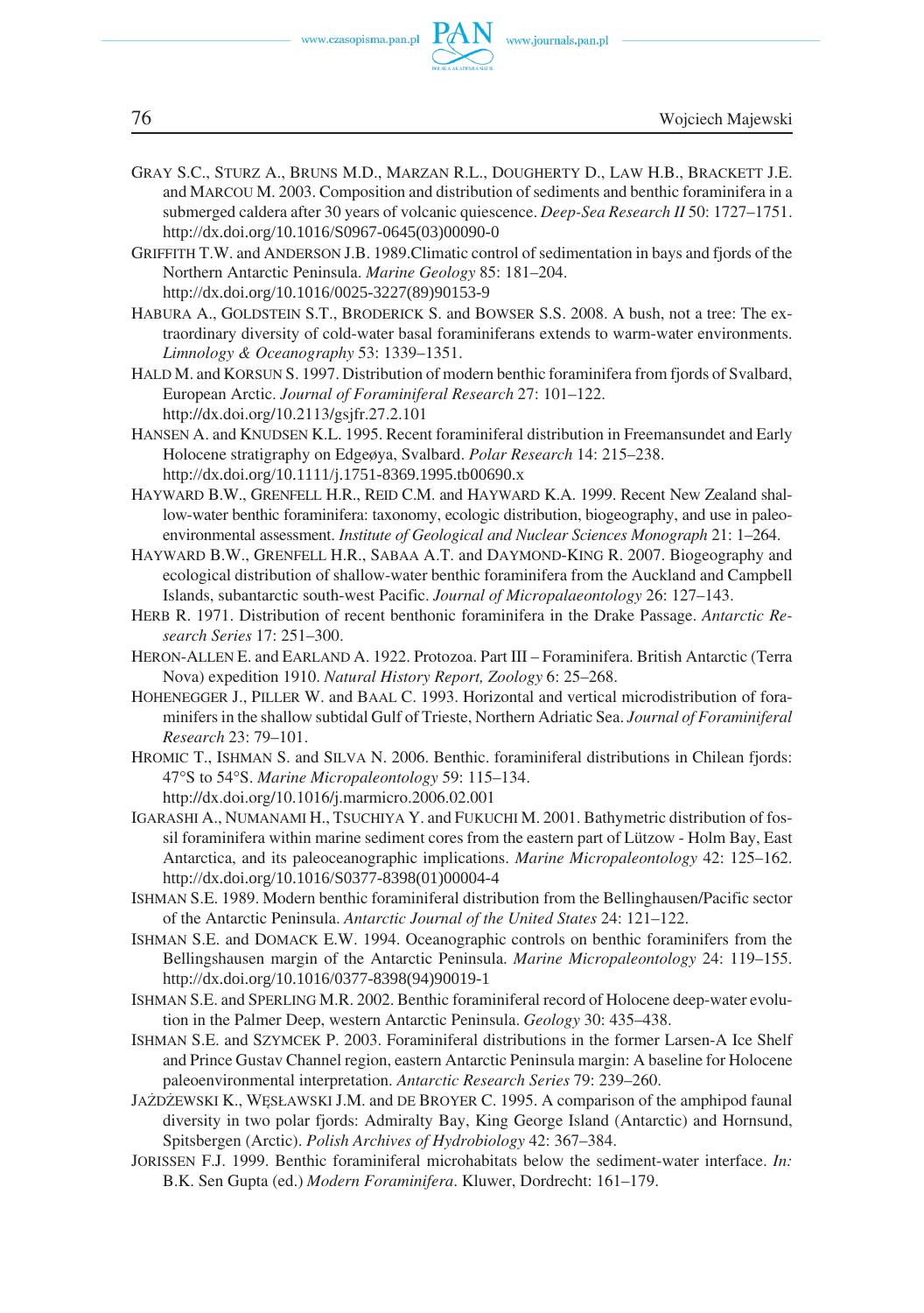

- KHIM B.−K., YOON H.I., KIM Y. and SHON I.C. 2001. Late Holocene stable isotope chronology and meltwater discharge event in Maxwell and Admiralty bays, King George Island, Antarctica. *Ant− arctic Science* 13: 167–173. http://dx.doi.org/10.1017/S0954102001000256
- KING J.C., TURNER J., MARSHALL G.J. CONNOLLEY W.M. and LACHLAN−COPE T.A. 2003. Antarc− tic Peninsula climate variability and its causes as revealed by instrumental records. *Antarctic Re− search Series* 79: 17–30.
- KORSUN S. 2002. Allogromiids in foraminiferal assemblages on the Western Eurasian Arctic shelf. *Journal of Foraminiferal Research* 32: 400–413. http://dx.doi.org/10.2113/0320400
- KORSUN S. and HALD M. 2000. Seasonal dynamics of benthic foraminifera in glacially fed fjord of Svalbard, European Arctic. *Journal of Foraminiferal Research* 30: 251–271. http://dx.doi.org/10.2113/0300251
- KRUSZEWSKI G. 2002. *Sea−ice cover in Admiralty Bay its course and conditions*. Wydawnictwo Uczelniane Akademii Morskiej, Gdynia: 123 pp. (in Polish)
- LENA H. 1980. Benthonic foraminifera collected by the *R/V Hero* near Adelaide, Anvers, and Bravant Islands, 1972–1973. *Antarctic Journal of the United States*15: 135–136.
- LI B., YOON H.I. and PARK B.K. 2000. Foraminiferal assemblages and CaCO<sub>3</sub> dissolution since the last deglaciation in the Maxwell Bay, King George Island, Antarctica. *Marine Geology* 169: 239–257. http://dx.doi.org/10.1016/S0025−3227(00)00059−1
- LI Y. and ZHANG Q. 1986a. Comparative analysis of living and dead foraminifera from Great Wall Bay, King George Island, Antarctica. *Geographical Research* 5: 54–62. (in Chinese)
- LI Y. and ZHANG Q. 1986b. Recent foraminifers from Great Wall Bay, King George Island, Antarctica. *Acta Micropaleontologica Sinica* 13: 335–346. (in Chinese)
- LI Y., WANG D. and CHEN Y. 1987. Preliminary study on the surface sediment foraminifera from the western sea area of Antarctic Peninsula. *Marine Geology and Quaternary Geology* 7: 67–79. (in Chinese)
- LIPPS J.H. and DELACA T.E. 1974. Foraminiferal ecology, Antarctic Peninsula. *Antarctic Journal of the United States* 9: 111–113.
- LIPPS J.H., DELACA T.E., KREBS W.N. and STOCKTON W. 1972. Shallow−water foraminifera stud− ies, Antarctic Peninsula, 1971–1972. Foraminiferal ecology, Antarctic Peninsula. *Antarctic Journal of the United States* 7: 82–82.
- LIPSKI M. 1987. Variations of physical conditions, nutrient and chlorophyll a contents in Admiralty Bay (King George Island, South Shetland Islands, 1979). *Polish Polar Research* 8: 307–332.
- MACKENSEN A., GROBE H., KUHN G. and FÜTTERER D.K. 1990. Benthic foraminiferal assemblages from the eastern Weddell Sea between 68 and 73°S: Distribution, ecology and fossilization potential. *Marine Micropaleontology* 16: 241–283. http://dx.doi.org/10.1016/0377-8398(90)90006-8
- MAJEWSKI W. 2005. Benthic foraminiferal communities: distribution and ecology in Admiralty Bay, King George Island, West Antarctica. *Polish Polar Research* 26: 159–214.
- MAJEWSKI W. and ANDERSON J.B. 2009. Holocene foraminiferal assemblages from Firth of Tay, Antarctic Peninsula: Paleoclimate implications. *Marine Micropaleontology* 73: 135–247. http://dx.doi.org/10.1016/j.marmicro.2009.08.003
- MAJEWSKI W. and PAWLOWSKI J. (in press). Morphologic and molecular diversity of the fora− miniferal genus *Globocassidulina* in Admiralty Bay, West Antarctica. *Antarctic Science*. http://dx.doi.org/10.1017/S0954102010000106
- MAJEWSKI W. and TATUR A. 2009. A new Antarctic foraminiferal species for detecting climate change in sub−Recent glacier−proximal sediments. *Antarctic Science* 5: 439–448. http://dx.doi.org/10.1017/S0954102009990150
- MAJEWSKI W. and ZAJĄCZKOWSKI M. 2007. Benthic foraminifera in Adventfjorden, Svalbard: Last 50 years of local hydrographic changes. *Journal of Foraminiferal Research* 37: 107–124. http://dx.doi.org/10.2113/gsjfr.37.2.107
- MAJEWSKI W., LECROQ B., SINNIGER F. and PAWŁOWSKI J. 2007. Monothalamous foraminifera from Admiralty Bay, King George Island, West Antarctica. *Polish Polar Research* 28: 187–210.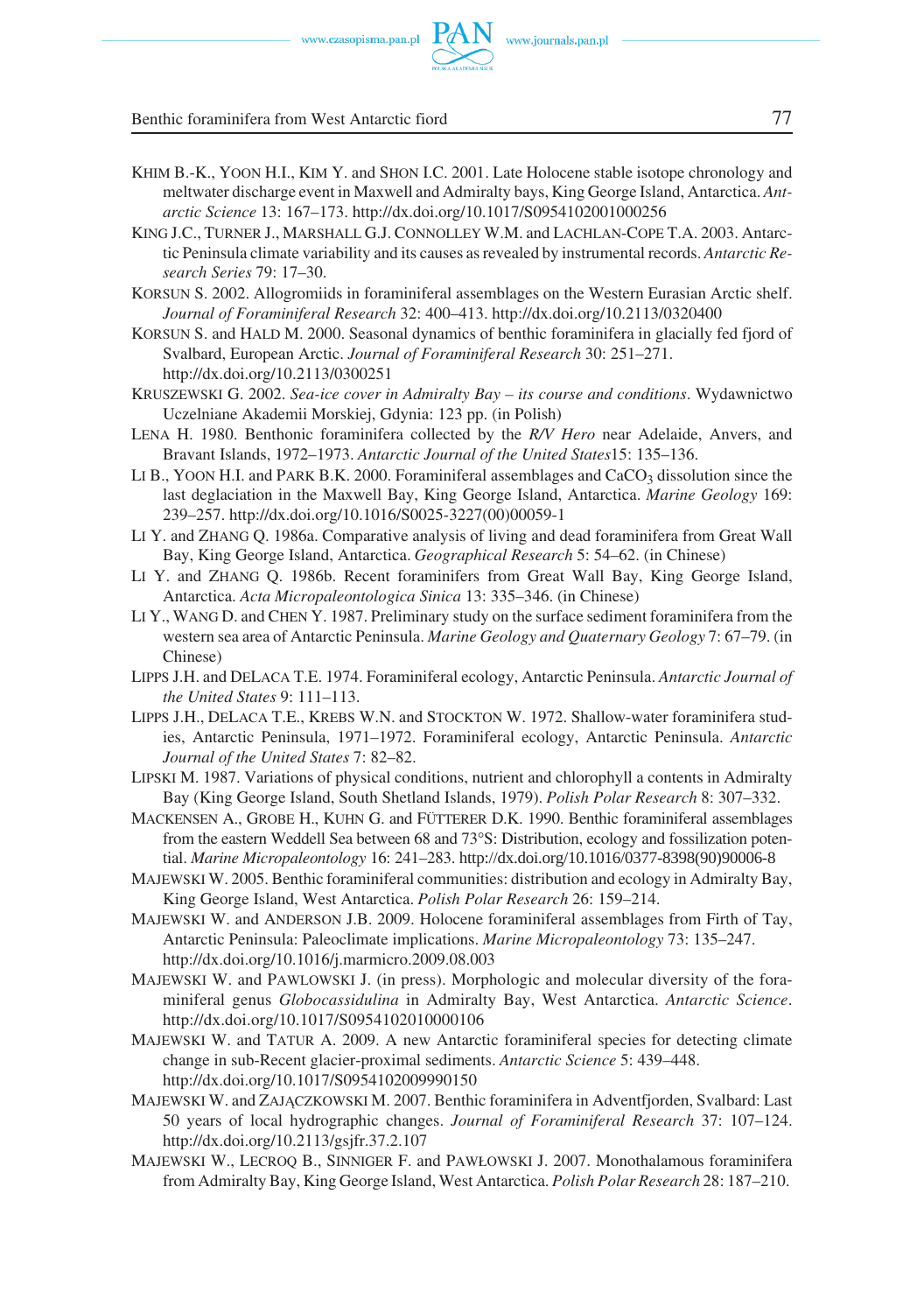- MAJEWSKI W., PAWŁOWSKIJ. and M. ZAJĄCZKOWSKI M. 2005. Monothalamous foraminifera from West Spitsbergen fjords, Svalbard: a brief overview. *Polish Polar Research* 26: 269–285.
- MAYER M. 2000. Zur Ökologie der Benthos−Foraminiferen der Potter Cove (King George Island, Antarktis). *Berichte zur Polarforschung* 353: 1–126.
- MCKNIGHT W.M. Jr. 1962. The distribution of foraminifera off parts of the Antarctic coast. *Bulletins of American Paleontology* 44: 65–158.
- MEREDITH M.P. and KING J.C. 2005. Climate change in the ocean to the west of the Antarctic Penin− sula during the second half of the 20th century. *Geophysical Research Letters* 32: L19604, http://dx.doi.org/10.1029/2005GL024042
- MICHALCHUK B.R., ANDERSON J.B., WELLNER J.S., MANLEY P.L., MAJEWSKI W. and BOHATY S. 2009. Holocene climate and glacial history of the northeastern Antarctic Peninsula: the marine sedimentary record from a long SHALDRIL core. *Quaternary Science Review* 28: 3049–3065. http://dx.doi.org/10.1016/j.quascirev.2009.08.012
- MILAM R.W. and ANDERSON J.B. 1981. Distribution and ecology of recent benthonic foraminifera of the Adelie−George V continental shelf and slope, Antarctica. *Marine Micropaleontology* 6: 297–325.
- MILLIKEN K.T., ANDERSON J.BH., WELLNER J.S., BOHATY S.M. and MANLEY P.L. 2009. High− resolution climate record from Maxwell Bay, South Shetland Islands, Antarctica. *Geological Society of America Bulletin* 121: 1711–1725. http://dx.doi.org/10.1130/B26478.1
- MURRAY J.W. and PUDSEY C.J. 2004. Living (stained) and dead foraminifera from the newly ice−free Larsen Ice Shelf, Weddell Sea, Antarctica: ecology and taphonomy. *Marine Micro− paleontology* 53: 67–81. http://dx.doi.org/10.1016/j.marmicro.2004.04.001
- PAWLOWSKIJ. and MAJEWSKI W. (submitted). Magnetite bearing foraminifera from Admiralty Bay, West Antarctica, with description of a new species *Magnetophaga antarctica*.
- PAWLOWSKI J., FAHRNI J.F., BRYKCZYNSKA U., HABURA A. and BOWSER S.S. 2002. Molecular data reveal high taxonomic diversity of allogromiid Foraminifera in Explorers Cove (McMurdo Sound, Antarctica). *Polar Biology* 25: 96–105.
- PAWLOWSKI J., FAHRNI J.F., GUIARD J., KONLAN K., HARDECKER J., HABURA A. and BOWSER S.S. 2005. Allogromiid foraminifera and gromiids from under the Ross Ice Shelf: morphological and molecular diversity. *Polar Biology* 28: 514–522. http://dx.doi.org/10.1007/s00300-005-0717-6
- PAWLOWSKI J., MAJEWSKI W., LONGET D., GUIARD J., CEDHAGEN T., GOODAY A.J., KORSUN S., HABURA A.A. and BOWSER S.S. 2008. Genetic differentiation between Arctic and Antarctic monothalamous foraminifera. *Polar Biology* 31: 1205–1216. http://dx.doi.org/10.1007/s00300-008-0459-3
- PEARCEY F.G. 1914. Foraminifera of the Scottish National Antarctic expedition. *Transactions of the Royal Society of Edinburgh* 4: 991–1044.
- PETZ W., VALBONESI A., SCHIFTNER U., QUESADA A. and ELLIS−EVANS C.J. 2007. Ciliate biogeo− graphy in Antarctic and Arctic freshwater ecosystems: endemism or global distribution of species? *FEMS Microbiology Ecology* 59: 396–408. http://dx.doi.org/10.1111/j.1574-6941.2006.00259.x
- PUDEŁKO R. 2008. Two new topographic maps for sites of scientific interest on King George Island, West Antarctica. *Polish Polar Research* 29: 291–297.
- QUILTY P.G. 2003. Neogene foraminifers and accessories, ODP Leg 188, Sites 1165, 1166, and 1167, Prydz Bay, Antarctica. *ODP, Scientific Results* 188: 1–41.

Online only at http://www-odp.tamu.edu/publications/188\_SR/009/009\_.htm.

- ROBAKIEWICH M. and RAKUSA−SUSZCZEWSKI S. 1999. Application of 3D circulation model to Admirality Bay, King George Island, Antarctica. *Polish Polar Research* 20: 43–58.
- SABBATINI A., MORIGI C., NEGRI A. and GOODAY A.J. 2004. Distribution and biodiversity of stained monothalamous foraminifera from Tempelfjord, Svalbard. *Journal of Foraminiferal Research* 37: 93–106. http://dx.doi.org/10.2113/gsjfr.37.2.93
- SABBATINI A., GOODAY A.J., MORIGI C. and NEGRI A. 2007. Distribution and biodiversity of living benthic foraminifera, including monothalamous taxa, from Tempelfjord, Svalbard. *Journal of Foraminiferal Research* 37: 93–106. http://dx.doi.org/10.2113/gsjfr.37.2.93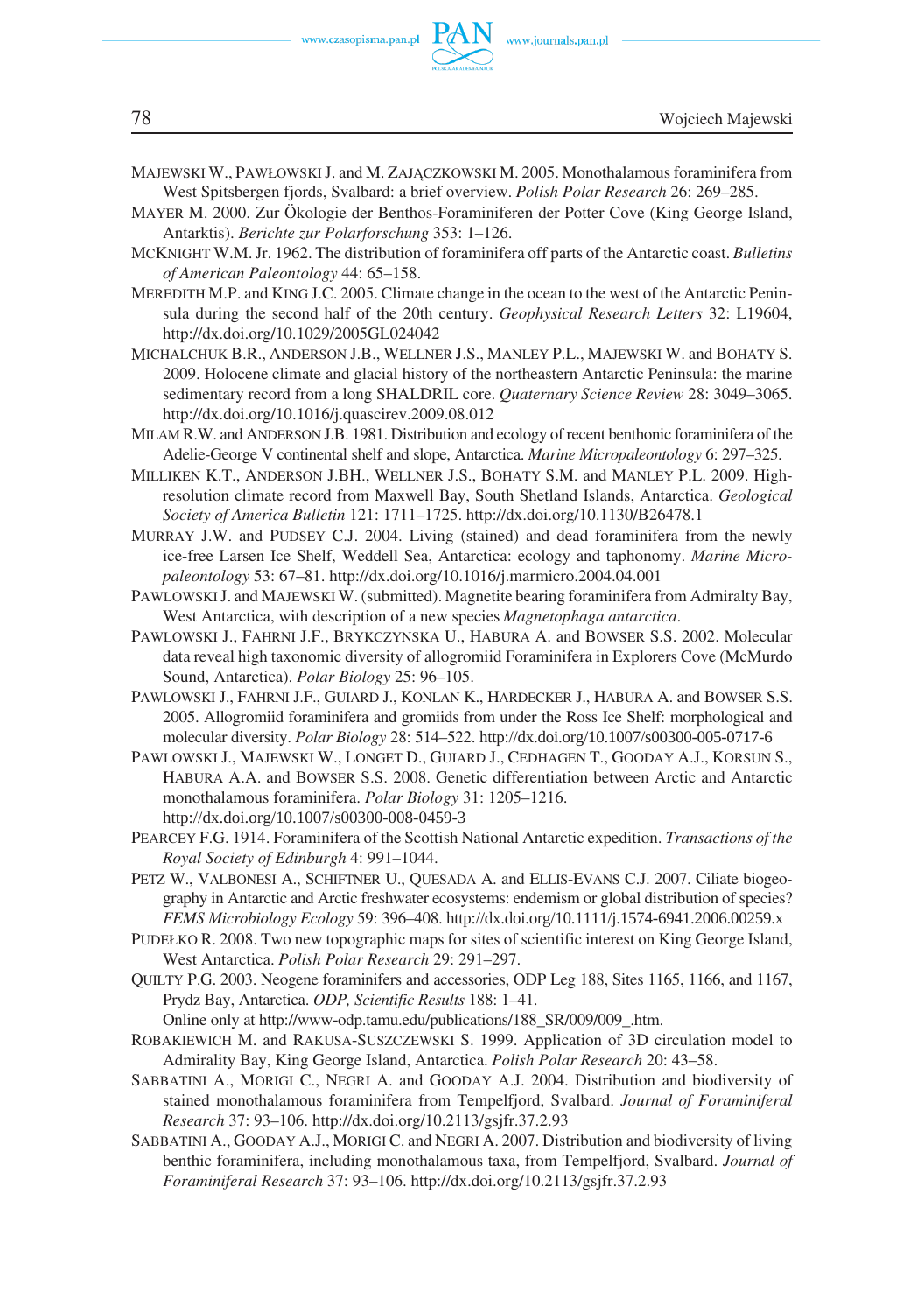Benthic foraminifera from West Antarctic fiord 79

- SARUKHANYAN E.J. and TOKARCZYK R. 1988. Coarse−scale hydrological conditions in Admiralty Bay, King George Island, West Antarctica, summer 1982. *Polish Polar Research* 9: 121–132.
- SCHMIEDL G. and MACKENSEN A. 1993. Cornuspiroides striolatus (Brady) and C. rotundus nov. spec.: Large Miliolid Foraminifera from Arctic and Antarctic Oceans. *Journal of Foraminiferal Research* 23: 221–230.
- SHEVENELL A.W. and KENNETT J.P. 2002. Antarctic Holocene climate change: A benthic foramini– feral stable isotope record from Palmer Deep. *Paleoceanography* 17: 1–13. http://dx.doi.org/10.1029/2000PA000596
- SINNIGER F., LECROQ B., MAJEWSKI W. and PAWŁOWSKI J. 2008. *Bowseria arctowskii* gen. and sp. nov., new monothalamous foraminiferan from the Southern Ocean. *Polish Polar Research* 29: 5–15.
- STOCKTON W.L. 1973. Distribution of benthic foraminifera at Arthur Harbor, Anvers Island. *Antarc− tic Journal of the United States* 8: 348–350.
- STRATEN B.T. 1996. *Evidence for gravity flows as sediment transport systems from high resolution seis− mic data and piston cores taken from Admiralty Bay, King George Island, Antarctica*. Unpublished Ba. Thesis at Hamilton College: 56 pp.
- TATUR A., DEL VALLE R., BARCZUK A. and MARTINEZ−MACCHIAVELLO J. 2004. Records of Holo− cene environmental changes in terrestrial sedimentary deposits on King George Island, Antarctica; a critical review. *Ocean and Polar Research* 26: 531–537
- TEMNIKOW N.K. 1976. Ecology of nearshore foraminifera, Arthur Harbor and vicinity (Antarctic Peninsula). *Antarctic Journal of the United States* 11: 220–222.
- TEMNIKOW N.K. and LIPPS J.H. 1975. Foraminiferal ecology: *R/V Hero* cruise 75−1a. *Antarctic Journal of the United States* 10: 132–133.
- TURNER J., HARANGOZO S.A., MARSHALL G.J., KING J.C. and COLWELL S.R. 2002. Anomalous atmospheric circulation over the Weddell Sea, Antarctica during the austral summer of 2001/02 resulting in extreme sea ice conditions. *Geophysical Research Letters* 29: 2160, http://dx.doi.org/10.1029/2002GL015565
- VAN LIPZIG N.P.M., KING J.C. and LACHLAN−COPE T.A. 2004. Precipitation, sublimation, and snow drift in the Antarctic Peninsula region from a regional atmospheric model. *Journal of Geophysi− cal Research* 109: 1–16. http://dx.doi.org/10.1029/2004JD004701
- VIOLANTI D. 1996. Taxonomy and distribution of recent benthic foraminifers from Terra Nova Bay (Ross Sea, Antarctica), Oceanographic Campaign 1987/1988. *Palaeontographia Italica* 83: 25–71.
- WARD B.L. and WEBB P.N. 1986. Late Quaternary foraminifera from raised deposits of the Cape Royds − Cape Barne area, Ross Island, Antarctica. *Journal of Foraminiferal Research* 16: 176–200. http://dx.doi.org/10.2113/gsjfr.16.3.176
- WIESNER H. 1931. Die Foraminiferen der deutschen Südpolar−Expedition 1901−1903. *Deustche Südpolar−Expedition, Zoologie* 20: 53–165.
- WOO H.J., PARK B.−K., CHANG H.−D., CHANG S.−K. and YOON H.I. 1996. Late Holocene paleoenvironments of the King George Island, West Antarctica, using benthic foraminifera. *Journal of the Geological Society of Korea* 32: 393–406.
- YOO K.−C., YOON H.I., PARK B.−K. and KIM Y. 2006. Advance of the outlet glaciers during regional warming as inferred from Late Holocene massive diamicton in the King George Island fjords, the South Shetland Islands, West Antarctica. *Quaternary Research* 65: 57–69 (Retracted). http://dx.doi.org/10.1016/j.yqres.2005.07.002
- ZHANG B. 1994. Foraminifera from the surface sediments in the Great Wall Bay of King George Is− land, Antarctica. *In*: Y. Shen (ed.) *Stratigraphy and Paleontology of Fildes Peninsula, King George Island, Antarctica*. Science Press, Beijing: 289–307. (in Chinese)

Received 29 January 2010 Accepted 17 February 2010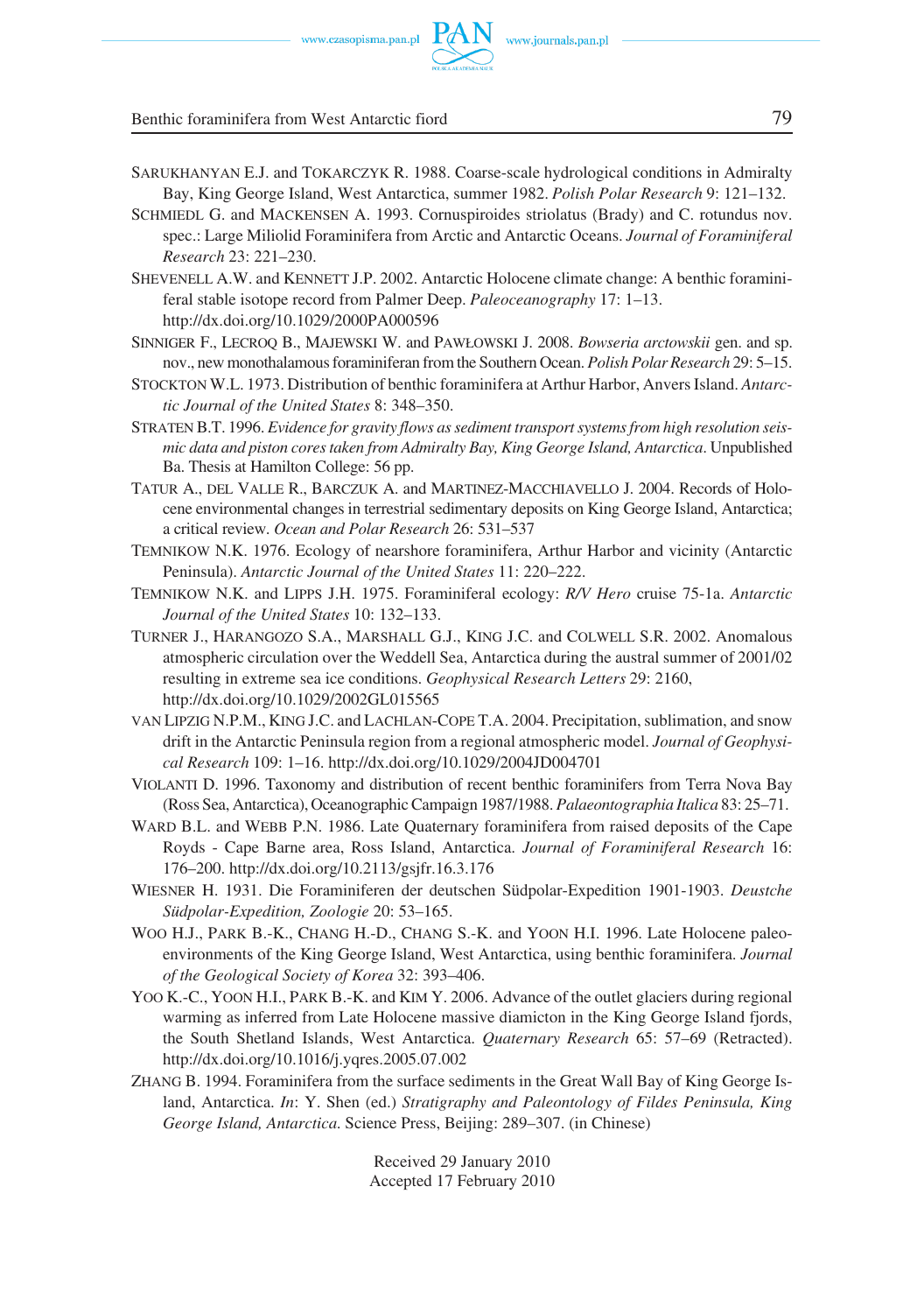www.journals.pan.pl



80 Wojciech Majewski

# **Appendix 1**

Full list of benthic foraminifera from Admiralty Bay ( \* Majewski 2005, # Majewski *et al.* 2007, <sup>+</sup> this study)

# **Monothalomous organic−walled and agglutinated foraminifera**

*Allogromia* cf. *crystallifera*. Fig. 2.1# *Ammodiscus incertus* (d'Orbigny, 1839). Fig. 11.10\* *Ammodiscus incertus discoideus* Cushman, 1917. Fig. 11.11\* *Ammovertellina* sp. Fig. 22.3\* *Armorella* cf. *spherica* Heron−Allen *et* Earland, 1929. Fig. 9.14–15\*, Fig. 3.2# *Armorella*−like. Figs 3.5#, 7.3# *Astrammina rara* Rhumbler, 1931. Fig. 9.10\*, Fig. 3.1# *Astrammina triangularis*. Fig. 7.2# *Astrorhiza* sp. Fig. 7.1# *Bathysiphon* cf. *argenteus*. Fig. 2.8# *Bathysiphon* cf. *flexilis*. Figs 2.9#, 7.5#. *Bowseria arctowskii* Sinniger, Lecroq, Majewski *et* Pawlowski, 2008 (= Sausage−like undetermined allogromiid). Fig. 4.6–7#, Figs 2–3 (Sinniger *et al*. 2008) *Crithionina* cf. *granum*. Fig. 10.8\*, Fig. 2.16# *Crithionina* sp. Fig. 2.17# *Gloiogullmia* sp. 1. Fig. 2.10# *Gloiogullmia* sp. 2. Fig. 2.11# *Gloiogullmia*−like. Fig. 2.13# *Glomospira gordialis* (Jones *et* Parker, 1860). Fig. 12.4\* ?*Glomospira* sp. Fig. 12.5\* *Hemisphaerammina bradyi* (Loeblich *et* Tappan, 1957). Fig. 10.1–5\* *Hippocrepina* cf. *crassa*. Fig. 4.4–5# *Hippocrepinella alba*. Fig. 2.14# *Hippocrepinella hirudinea* (Heron−Allen *et* Earland, 1932). Fig. 9.6–7\*, Fig. 4.1–2#. *Lagenammina* spp. Fig. 3.6–7#, including *Lagenammina arenulata* (Skinner, 1961). Figs 9.8–9, 9.12\* *Micrometula* sp. Fig. 2.7#. Mudballs Fig.  $3.10-13$ <sup>#</sup> *Nemogullmia* sp. Fig. 2.5–6# *Pelosina didera*. Fig. 3.8# *Pelosina* aff. *sphaeriloculum*. Fig. 3.9# *Pelosina* sp. Fig. 9.1\* *Phainogullmia* cf. *aurata*. Fig. 4.3# *Proteonina decorata* Earland, 1933. Fig. 10.10\* *Psammophaga* sp. Fig. 2.2–3# *Psammosphaera fusca* Schulze, 1875. Fig. 9.13\*, Fig. 3.3–4#. *Psammosphaera rustica* Heron−Allen *et* Earland, 1912. Fig. 9.11\* ?*Psammosphaera* sp. Fig. 10.9\* *Rhabdammina* sp. Fig. 9.3–5\* *Saccorhiza* sp. Fig. 11.9\* *Tholosina centroforata* Rhumbler, 1935. Fig. 10.6–7\* *Thurammina corrugata* Earland, 1934. Figs 11.1–2, 11.4\* *Thurammina* cf. *corrugata*. Fig. 11.3\* *Tinogullmia* sp. Fig. 2.4#. *Tolypammina vagans* (Brady, 1879). Fig. 12.1–2\* *Vanhoefenella gaussi* Rhumbler, 1905. Fig. 9.2\*, Fig. 2.15#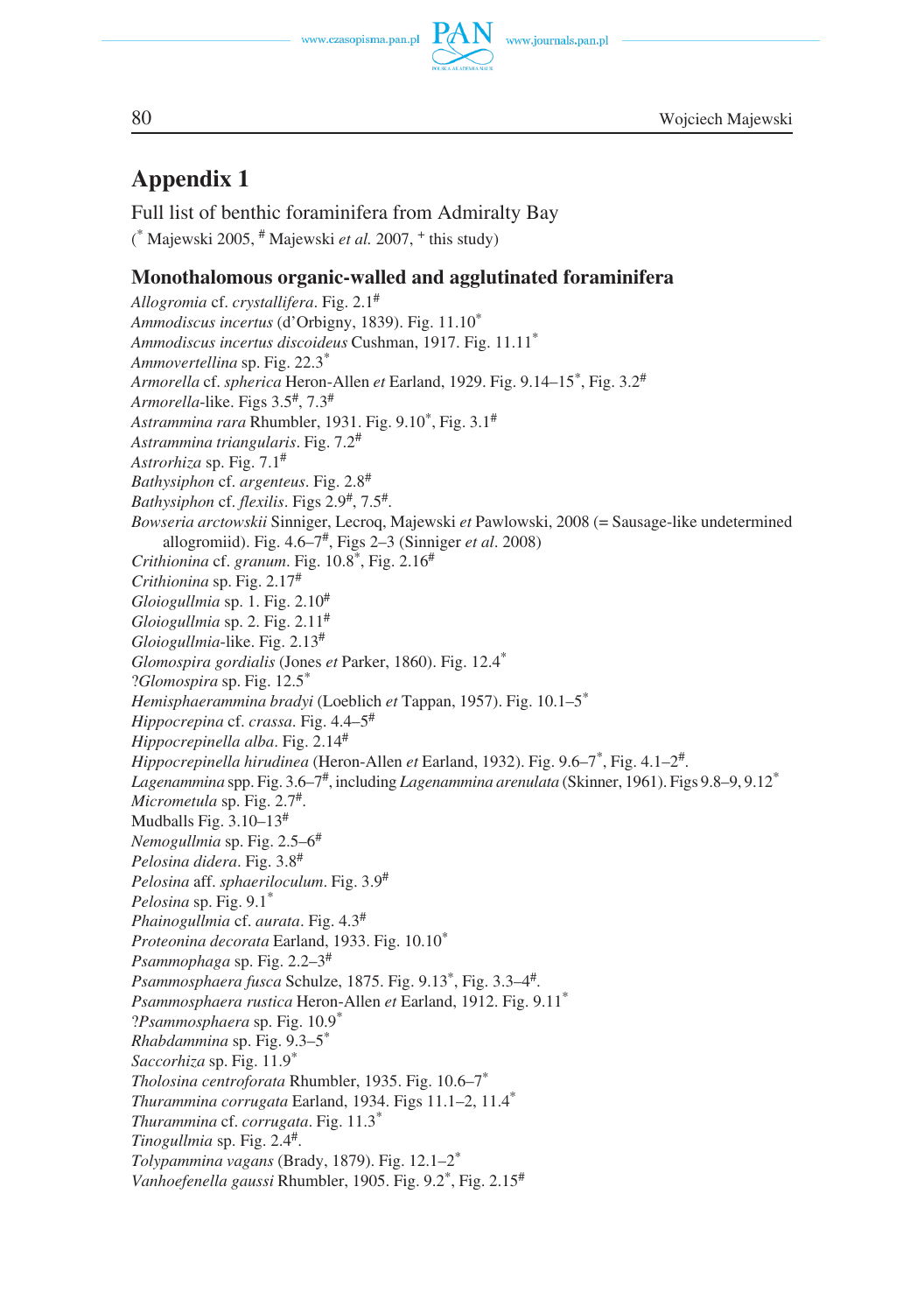www.journals.pan.pl



Benthic foraminifera from West Antarctic fiord 81

*Webbinella limosai* Earland, 1933. Fig. 11.5–6\* *Webbinella* cf. *limosai* Earland, 1933. Fig. 11.7–8\* Egg−shaped, ovoid saccamminid. Fig. 4.10–11# Undetermined, yellow ovoid allogromiid. Fig.  $4.8^{\#}$ Undetermined attached 1. Fig. 2.18<sup>#</sup> Undetermined allogromiid. Fig. 4.12–14# Undetermined dark fusiform saccamminid. Figs  $4.5^{\text{#}}$ ,  $7.4^{\text{#}}$ Undetermined elongate saccamminid. Fig. 4.16# Undetermined, white, spherical allogromiid. Fig. 4.9#

#### **Multi−chamber agglutinated foraminifera**

*Adercotryma glomerata* (Brady, 1878). Fig. 14.1\* *Ammopemphix quadrupla* (Wiesner, 1931). Fig. 10.11\* *Atlantinella atlantica* (Parker, 1952). Fig. 16.1–4\* *Eggerella minuta* (Wiesner 1931). Fig. 2.4+, possibly (=?*Rhumblerella* sp.) Fig. 14.6\* *Hormosinella ovicula gracilis* (Earland, 1933). Fig. 13.1\* *Hormosinella* sp. Fig. 13.2–3\* *Labrospira jeffreysii* (Williamson, 1858). Fig. 13.14\* *Labrospira wiesneri* Parr, 1950. Fig. 13.13\* *Leptohalysis scottii* (Chaster, 1892), Fig. 2.1+ *Miliammina arenacea* (Chapman, 1916). Fig. 12.6–7\* *Miliammina lata* Heron−Allen *et* Earland, 1930. Fig. 12.8\* *Nodulina dentaliniformis* (Brady, 1884). Fig. 13.4–5\* *Nodulina kerguelensis* (Parr, 1950). Fig. 13.8\* *Nodulina subdentaliniformis* (Parr, 1950). Fig. 13.6–7\* *Paratrochammina (Lepidoparatrochammina) bartrami* (Hedley, Hurdle *et* Burdett, 1967). Fig.  $14.7 - 8^*$ *Paratrochammina (Lepidoparatrochammina) lepida* Brönnimann *et* Whittaker, 1988. Fig. 14.9–10\* *Portatrochammina antarctica* (Parr, 1950). Fig. 15.1–4\* *Portatrochammina bipolaris* (Brönnimann *et* Whittaker, 1980). Fig. 15.7–8\* *Portatrochammina* cf. *bipolaris*. Fig. 15.5–6\* *Recurvoides contortus* Earland, 1934. Fig. 14.2\* *Reophax pilulifer* Brady, 1884. Fig. 13.11–12\* *Reophax scorpiurus* de Montfort, 1808. Fig. 13.10\* *Reophax* sp. Fig. 13.9\* *Sorosphaera* sp. Fig. 16.5\* *Spiroplectammina biformis* (Parker *et* Jones, 1865). Fig. 14.3–5\* *Textularia antarctica* (Wiesner, 1931). Fig. 2.3+ *Textularia tenuissima* Earland, 1933, Fig. 2.2+

### **Calcareous foraminifera**

*Angulogerina earlandi* Parr, 1950. Fig. 22.8–9\* *Astrononion antarcticum* Parr, 1950. Fig. 25.8\* *Astrononion echolsi* Kennett, 1967. Fig. 25.6–7\* *Bolivina pseudopunctata* Höglund, 1947. Fig. 22.6–7\* *Cassidulinoides parkerianus* (Brady, 1881). Fig. 23.1–2\* *Cassidulinoides porrectus* (Heron−Allen *et* Earland, 1932). Fig. 23.3\* *Cibicides lobatulus* (Walker *et* Jacob, 1798). Fig. 24.7–8 *Cibicides* cf. *lobatulus* (Walker *et* Jacob, 1798). Fig. 24.5–6\* *Cibicides refulgens* de Montfort, 1808. Fig. 25.1\* *Cornuspira involvens* (Reuss, 1850). Fig. 16.8\*